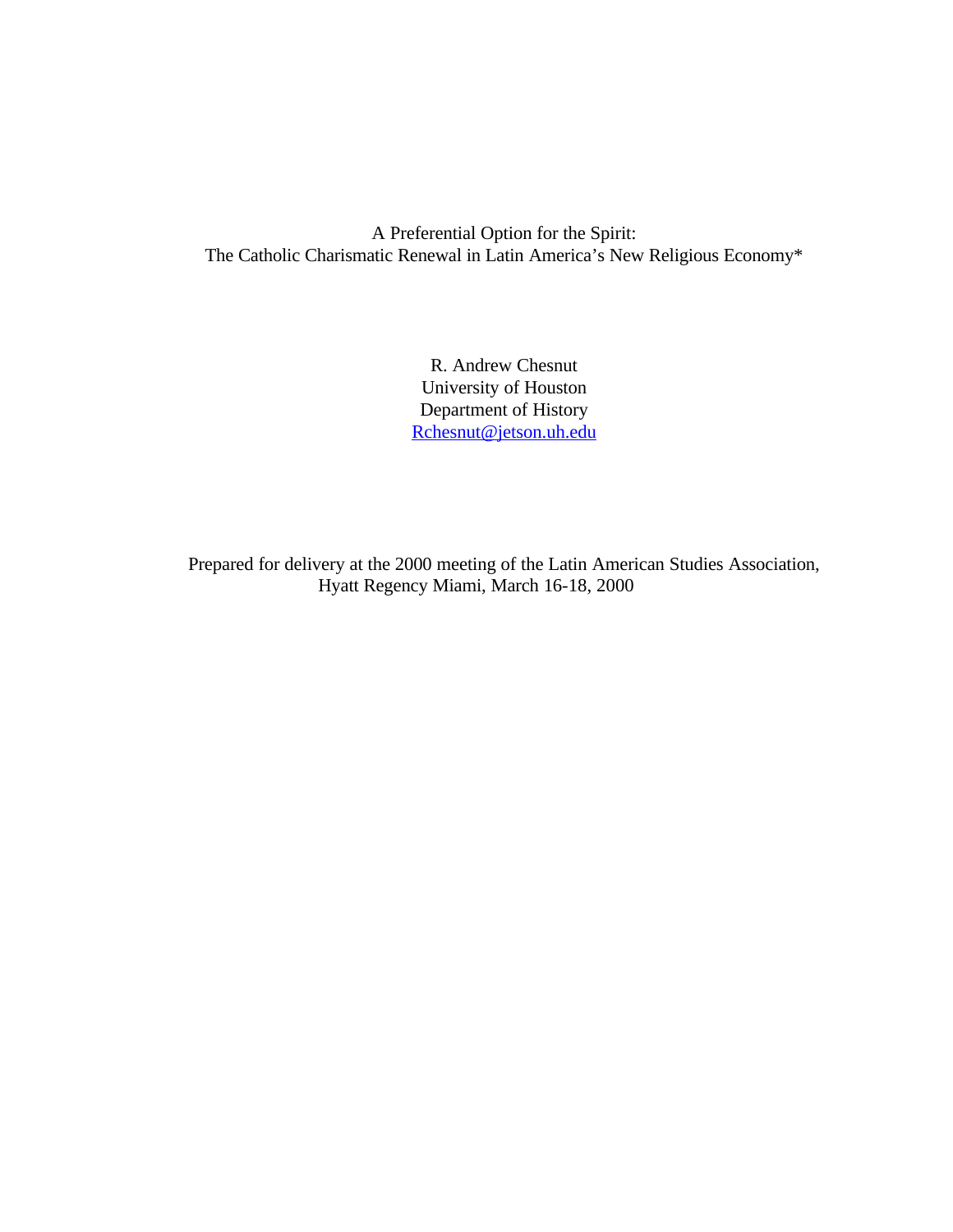While Base Christian Communities (CEBs) struggle to maintain a presence throughout Latin America, a contemporaneous Catholic movement easily fills soccer stadiums in the major cities of the region with tens of thousands of fervent believers. At the beginning of the twenty-first century, the Catholic Charismatic Renewal (CCR) stands as the largest and most dynamic movement in the Latin American church. Even leaders of the liberationist wing of the Catholic church, who often view Charismatics as alienated middle-class reactionaries, admit that no other ecclesial movement has the CCR's power to congregate and mobilize the faithful. In Brazil the CCR's popular appeal is not limited to the realm of the sacred. In 1999 the latest CD of sambainspired religious music sung by the young star of the Brazilian CCR, Padre Marcelo Rossi, sold more copies than any other recording artist, including So Pra Contrariar (an immensely popular *pagode* band), in Latin America's largest country.<sup>i</sup>

At this point many readers with some acquaintance with the Latin American religious landscape must be wondering why the region's most vibrant Catholic lay movement has received precious little academic attention. If the CCR's popular appeal has yet to register among students of Latin American religion, it is because Liberation Theology and CEBs have captured the hearts and minds of many North and Latin American social scientists during the past quarter century. Adopting a "preferential option for the poor" and attempting to build the Kingdom of Heaven on Latin American soil through radical political and social transformation proved far more appealing to many scholars than a socially disengaged movement dedicated to transforming individual lives through conversion to Jesus. Moreover, as Brazilian sociologist Maria das Dores Machado has pointed out, many scholars of Latin American religion have ties to the progressive sectors of the Catholic church and/or ecumenical movements in the region and are less interested in religious groups that tend to be sectarian and politically conservative.

Academic sympathies aside, however, the Charismatic Renewal demands scholarly attention due to its extraordinary appeal among Catholic laity and its unanimous approval by national episcopacies. If the perennial shortage of priests has eased somewhat in the last two decades and if the Catholic church is finally employing mass media, especially television, as a tool for evangelization, it is due to the Charismatics, whose missionary zeal rivals their chief competitors in the religious marketplace, the Pentecostals. Thus this article will focus on analyzing the reasons for the Renewal's rapid growth in Ibero-America among Catholic laity and its approval and promotion among the episcopacy. In attempting to explicate the CCR's success, the major historical trends during the movement's three-decade existence will also be examined.

# **Pentecostal Catholics**

Although the CCR manifests diverse local and national characteristics, it is a Catholic lay movement that seeks to revitalize the church through the power of the third person of the Trinity, the Holy Spirit. That both U.S. and Latin American Charismatics initially called themselves Pentecostal Catholics is revealing. Catholic Charismatics share the same ecstatic spirituality with Protestant Pentecostals. Like Pentecostals, Catholic Charismatics are pneumatics. That is, the Holy Spirit occupies center stage in the religious praxis of believers. Through baptism in the Holy Spirit individual Charismatics are endowed with gifts of the Spirit such as glossolalia and faith healing. For Charismatics and Pentecostals alike these charismata are powerful and palpable proof of the presence of the Spirit in their lives. In addition to pneumacentrism, Charismatics tend to share, though to a lesser degree, the biblical fundamentalism and asceticism of their Pentecostal progenitors. Of course what most distinguishes Charismatics from other Catholics is their special emphasis on the transformative power of the Holy Spirit. And separating Charismatics from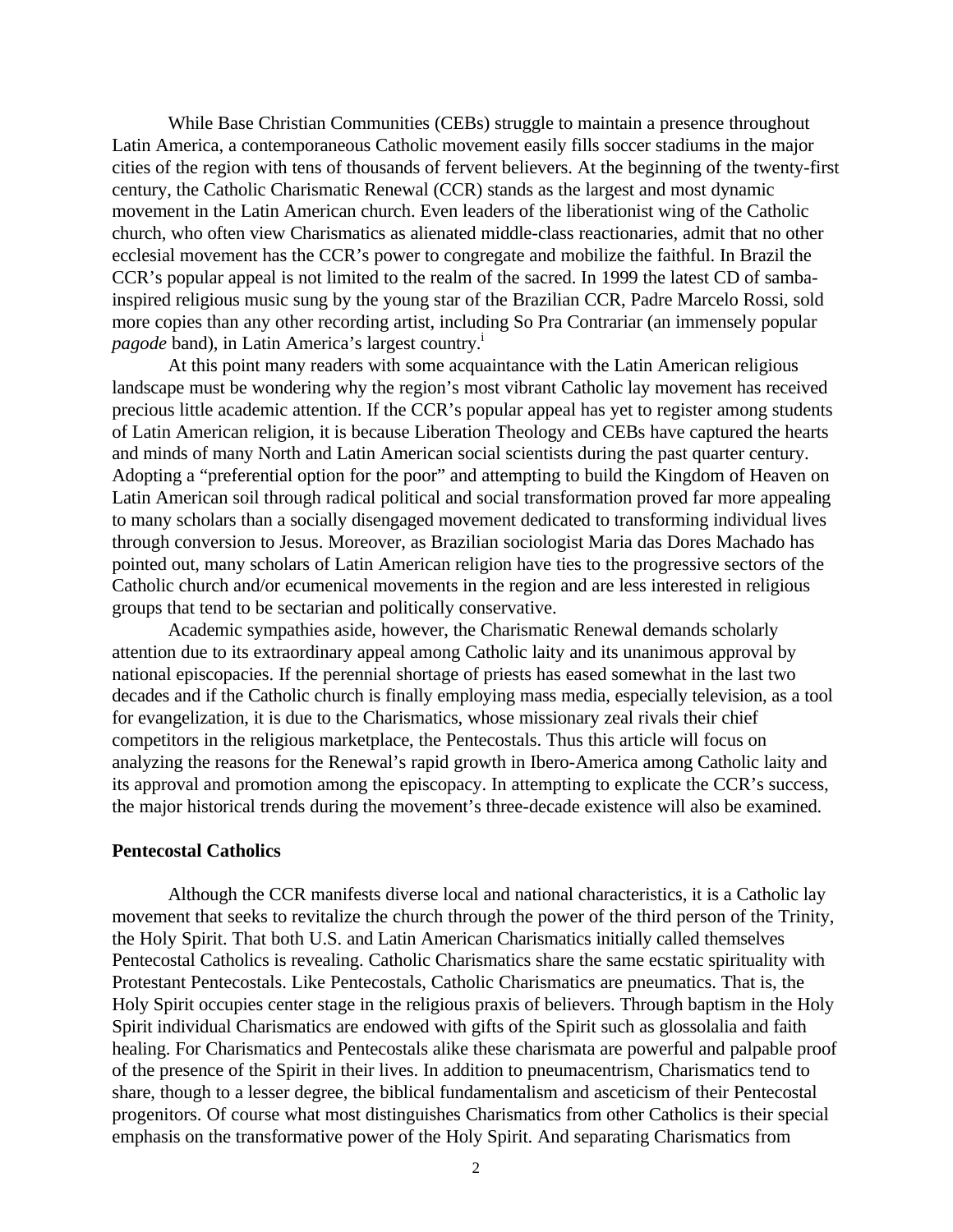Pentecostals, particularly in Latin America, are the formers' continued fealty to the pontiff and Virgin Mary. As the CCR has expanded in Latin America, the Virgin has moved from an initially peripheral position in the movement to the center where she now, more than any other element, constitutes the dividing line that separates Charismatics from Pentecostals. During the past decade the CCR has become not only the largest and most vibrant Catholic lay movement in Latin America but also is thriving in parts of Asia and Africa, unsurprisingly in the same regions where Pentecostalism has grown rapidly since the 1950s.

The most recent figures from the International Catholic Charismatic Renewal Services (ICCRS), the CCR's international headquarters at the Vatican, estimate that some 70 million Catholics belong to the movement in almost two hundred countries (www.iccrs.org/CCR%20worldwide.htm). Latin American Charismatics probably number between 22 and 25 million, accounting for approximately one third of the global total (Comunicado Mensal 4/97). With a charismatic community of between 8 and 10 million, Brazil constitutes the center of gravity of the Latin American CCR. Since less than 10 percent of Brazil's 122 million self-proclaimed Catholics actively participate in church life, it is very likely that at least half of all active Catholics in Brazil are Charismatics. Data for other Latin American countries are lacking, but the CCR is the largest and most active Catholic lay movement in most nations.

# **Made in the USA**

Like Pentecostalism, its Protestant forbear, the Catholic Charismatic Renewal is an imported religious product from the United States. In the late 1960s, the same charismatic spirituality that had given birth to Pentecostalism in the first decade of the twentieth century and led to the formation of charismatic communities among mainline Protestants, such as Episcopalians and Presbyterians, in the 1950s and 1960s finally penetrated the U.S. Catholic church. The CCR specifically traces its genesis to the "Duquesne Weekend" in early 1967. During the weekend of February 17 some twenty-five students at Duquesne University (which appropriately was founded by members of the Congregation of the Holy Ghost) in Pittsburgh gathered for a spiritual retreat with two professors who had already experienced baptism in the Holy Spirit under the direction of Presbyterian charismatics. In a weekend of intense prayer and fellowship many of the students were baptized by the Holy Spirit and received charismata, marking the first event in which a group of Catholics experienced Pentecostal spirituality.

From Duquesne the nascent movement spread rapidly to other college campuses, foremost of which were Notre Dame and Michigan State University. During the next decade the Renewal grew rapidly spawning charismatic prayer groups and "covenant communities" in which members sought to develop their spiritual lives in a communal setting. By the mid-1970s the CCR had expanded to the point where it could pack stadiums on its native soil with thousands of Charismatics. In 1974 approximately twenty-five thousand believers attended a CCR international conference at Notre Dame. Three years later in Kansas City some fifty thousand Protestant and Catholic charismatics participated in an ecumenical assembly, which drew extensive press coverage (Soneira 474).

These two events are not only significant for their size but also for two major themes which were underscored at the assemblies. At the Notre Dame convention a mass healing ritual led by Dominican priest, Francis MacNutt propelled the spiritual gift of faith healing to the center of Charismatic religious praxis. Father MacNutt, who already was a pioneer in exporting the CCR to Ibero-America, consolidated his position as a leading proponent of faith healing in the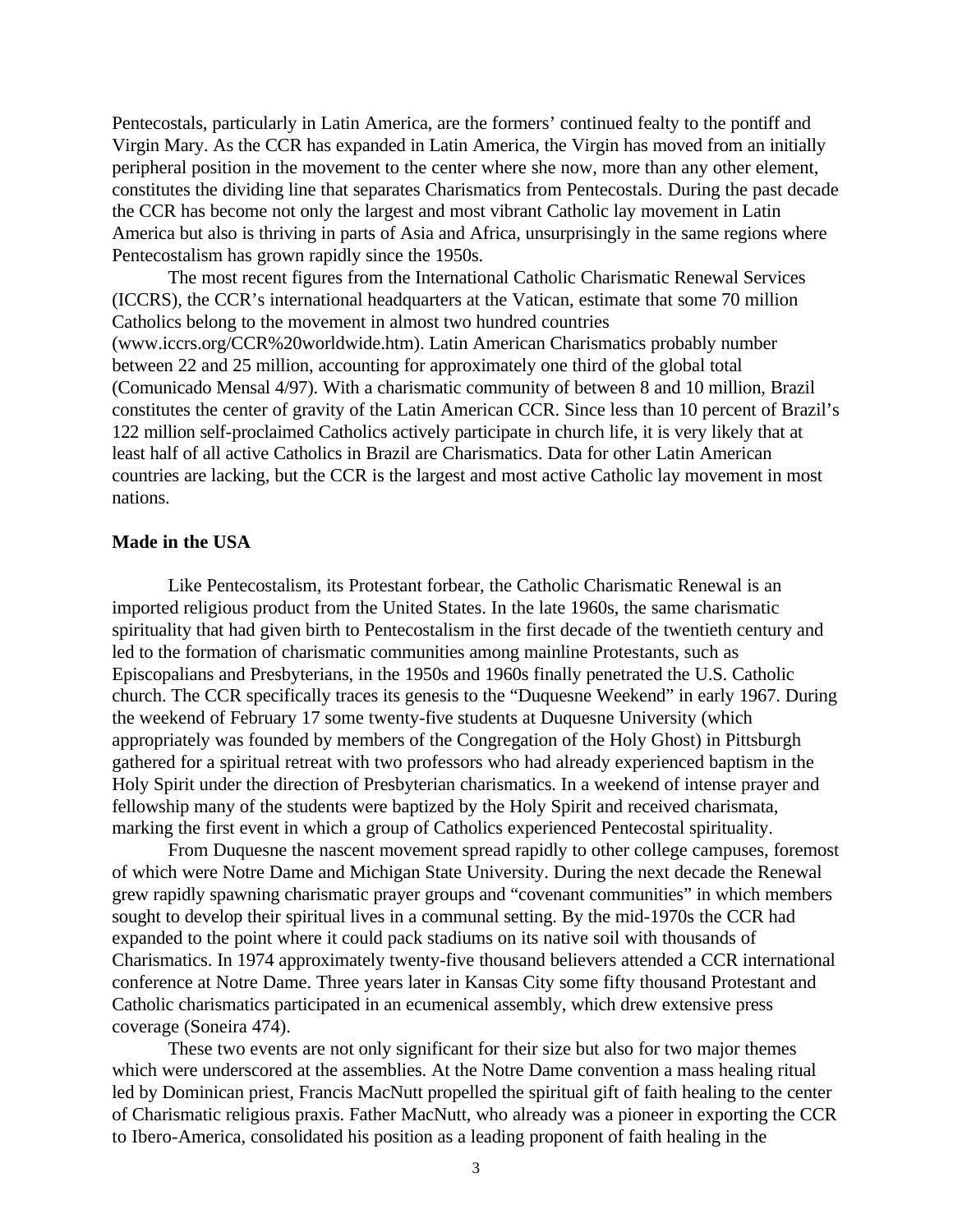movement with the publication of his book called *Healing* in 1974 (Bord and Faulkner 93). At the Kansas City gathering it was the ecumenism of the assembly that took center stage. From its inception, the CCR in the U.S. had been strongly ecumenical, particularly with mainline Protestant charismatics (known as Neopentecostals in the U.S.). Many CCR prayer groups included Protestants and even some covenant communities counted "separated brethren" among their ranks.<sup>ii</sup> Although many, if not most, of the original CCR groups in Latin America were founded by ecumenical pastoral teams, faith healing has proven to be a much more attractive feature than ecumenism south of the Rio Grande.

Mirroring the pattern of Pentecostal expansion to Latin America more than a half-century prior, the CCR was brought to the region by evangelists only a few years after its birth in the city of steel. In this case, Catholic priests, mainly Dominican and Jesuit, exported the CCR to major cities throughout Latin America in the early 1970s. The same Dominican priest, Francis MacNutt, who emerged as a pioneer in faith healing, played a pivotal role in establishing the CCR in several Latin American nations, including Mexico, Colombia, Peru, and Chile, among others. True to the movement's ecumenism in the U.S., MacNutt's pastoral team often included North American Protestant ministers (Cleary 215).

Typical of the CCR's pattern of expansion to Latin America is Guatemala where the movement was invited to demonstrate its novel form of spirituality by Cardinal Casariego. After an aborted attempt by two U.S. religious to introduce the CCR to Guatemala in 1972, Fernando Mancilla, a prominent Guatemalan layman who had been active in the Cursillo and who had adhered to the CCR in Honduras, requested permission to start a Charismatic prayer group in Guatemala City.<sup>iii</sup> The archdiocese instructed Mancilla to wait and then seized the initiative from lay hands at the end of 1973 when Cardinal Casariego invited Jesuit priest, Harold Cohen of New Orleans to lead a Charismatic retreat in December for a select group of thirty priests. A few months later Monseñor Ricardo Hamm, the head of apostolic movements in the archdiocese, led a similar retreat for religious and laity. In 1974 Father Rodolfo Mendoza founded the first Charismatic prayer group in the country in his parish of La Asuncion in Guatemala City (Delgado 233-240 and Estrada). Already by mid-1974 the archdiocese had created a pastoral service team to supervise the CCR. It was originally headed by auxiliary bishop, Monseñor Jose Pellecer (Estrada).

According to Father Hugo Estrada, the CCR's current national advisor, the first prayer groups in Guatemala began among the same sectors in the church as in other Latin American countries. Reflecting the CCR's rarefied birthplace, a U.S. university, the first Catholics to join the movement in Guatemala, Mexico, Brazil and many other Latin American countries tended to be middle and upper middle class believers. Moreover, many of the original lay leaders had been active in the Cursillo movement (Estrada). As in most other Latin American countries, the CCR in Guatemala initially embraced the ecumenism that formed an integral part of the U.S. movement but within a few years it became clear that fraternal relations with Protestant charismatics would not become a salient characteristic of the Renewal in the region.

Whereas in many Latin American nations, such as Mexico and Guatemala, leading bishops took the initiative to invite North American Charismatic priests to introduce the movement to their countries, the CCR was imported to Brazil without official episcopal invitation. Jesuit priest, Edward Doughtery (also from New Orleans) and compatriot Father Harold Rahm were to serve as agents of the Renewal's expansion to Brazil. Having been baptized in the Holy Spirit at a Charismatic retreat at Michigan State University in early 1969, Father Doughtery felt moved to share the fruits of the CCR in Brazil where he had already served as a missionary. In May he returned to the city of Campinas in the state of Sao Paulo and communicated his newfound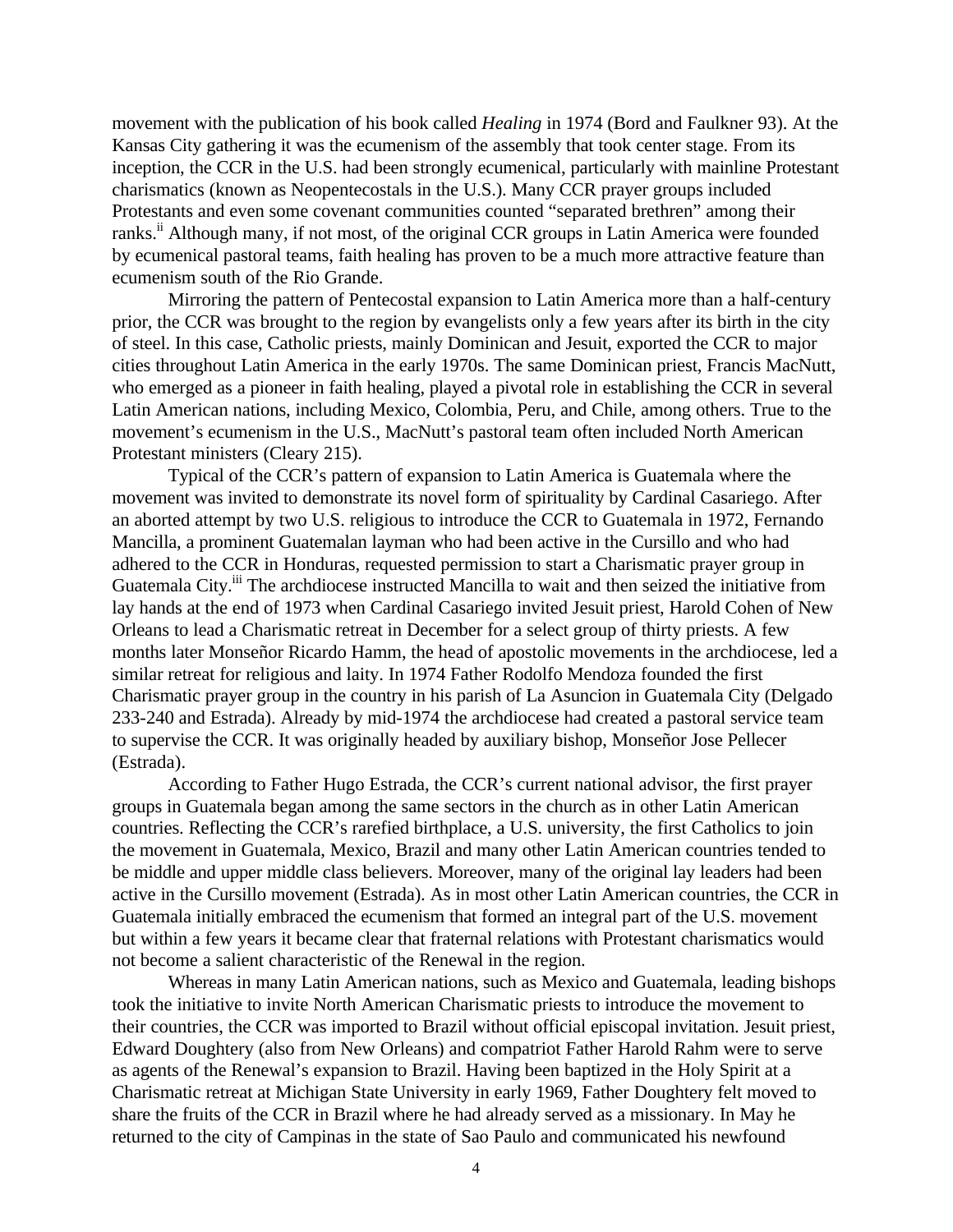spirituality to his Jesuit confrere, Father Rahm. Conversations with Doughtery, reinforced by the book *Aglow with the Spirit,* impelled Rahm to embrace charismatic spirituality, and within months he was organizing retreats for Catholics in Campinas which he called Prayer Meetings in the Holy Spirit (*Encontros de Oração no Espirito Santo*).

After finishing a degree in theology in Toronto, Father Doughtery returned permanently to Brazil in 1972 and almost immediately with the blessing of a free travel pass on Varig airlines, began flying throughout the vast country to spread the CCR to all corners of the nation. Doughtery's typical course of action in arriving to a new city was to invite a select group of priests and religious to a retreat in which the fundamentals of the new movement were explained. Fervent prayer and fellowship created an intense spiritual climate in which some participants received baptism in the Holy Spirit. Once Doughtery had flown on to another city, the clerics and sisters who had adhered to the Renewal were to become the agents of its expansion in their respective parishes. In the beginning the usual pattern of expansion was for Charismatic priests and religious to invite select lay persons to participate in retreats and prayer groups. As was the case in most other Ibero-American countries, the first Brazilian lay participants tended to be active middle-class Catholics, many having been members of the Cursillo (Doughtery).

#### **Yellow Caution Light from the Bishops**

During the Renewal's formative years in the early and mid-1970s the most common position adopted by the Latin American episcopacies was one of critical tolerance. Most individual bishops who took a public stand on the movement followed their U.S. counterparts and the pope who had both given the Renewal a yellow light to proceed with caution. Meeting in 1969, U.S. bishops had concluded the CCR should be permitted to develop but with proper episcopal and sacerdotal supervision (McDonnel Vol. I, 210). Pope Paul VI reaffirmed the U.S. church's stance when in 1975 he received a delegation of Charismatics in Rome during the celebration of the CCR's first international congress (Soneira 473).

The Panamanian episcopal conference's collective letter, drafted in 1975, on the CCR typifies the most prevalent attitude toward the CCR among the few national bishops' conferences that had considered the matter at the time. The Panamanian bishops call on Charismatics to accept clerical and episcopal authority, participate in sacramental life, and to embrace the Virgin and saints. After their call for obedience to ecclesiastical authorities, the leaders of the Panamanian church conclude on a positive note hoping that the "the CCR may be an efficacious means to make us more involved in the evangelization of our people" (McDonnel Vol. II, 103).

Influencing the predominant "proceed with caution" attitude among Latin American bishops were not only the positions of the U.S. episcopacy and the Vatican but also the dynamics of the region's new religious economy and concern with potential threats to their own spiritual authority. On the first score, the CCR arrived in Latin America at a time when the Catholic church was in crisis. Though the Latin American church had suffered a perennial shortage of priests since the colonial era and extremely low rates of church attendance, this did not develop into an institutional crisis until significant religious competition emerged in the 1950s in the form of Pentecostalism. Until Pentecostal churches began reaping a bonanza harvest of nominal Catholic souls at mid-century, the Latin American church, enjoying a monopoly on religious production, could afford to ignore the paucity of clergy and masses of disengaged laity. Prior to the new religious product offered by pastors of the Assembly of God and Foursquare Gospel Church, among others, poor Latin Americans, who constituted the majority of the population in most countries, had no other culturally appropriate Christian alternatives in which they could satisfy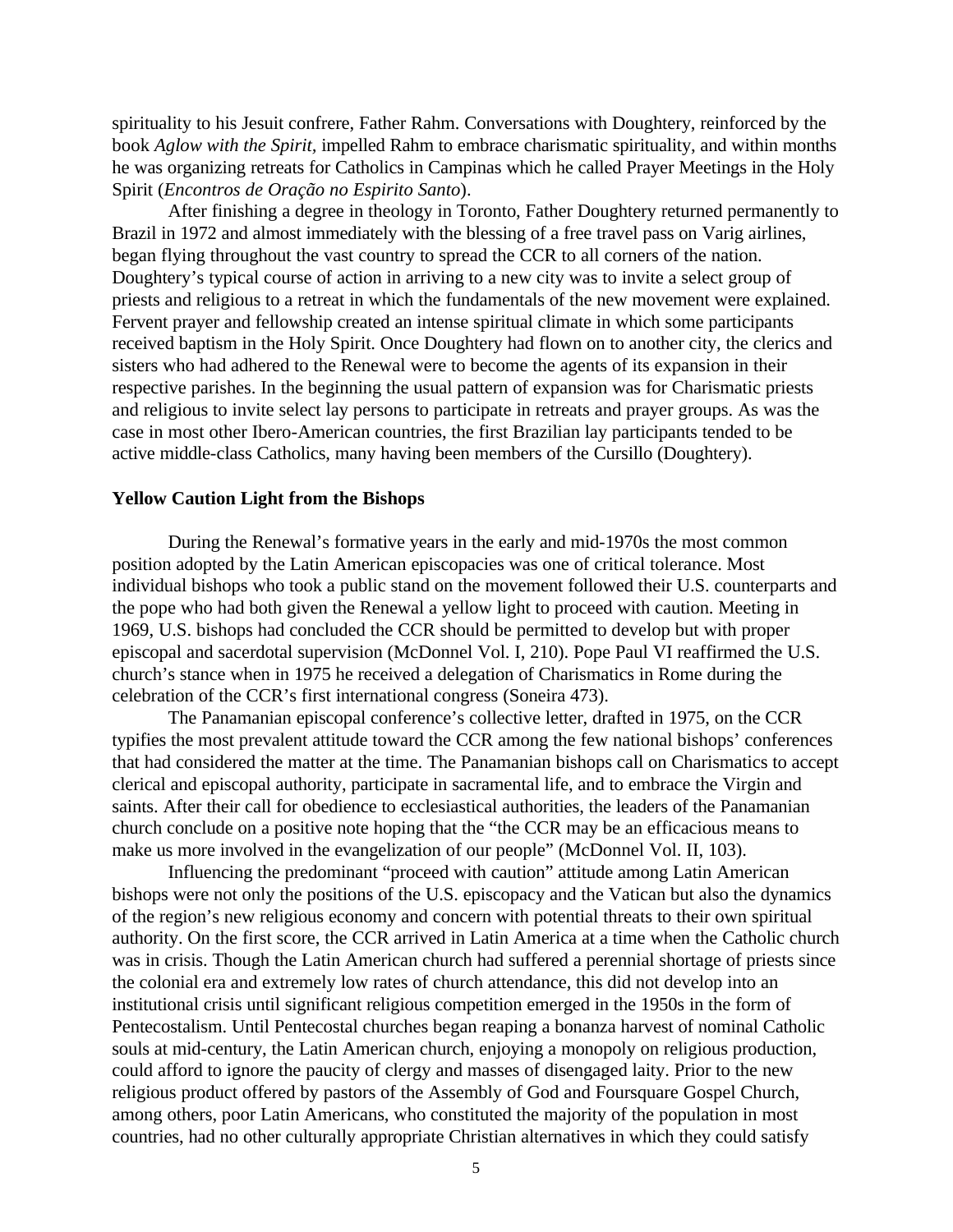their religious needs.iv Thus it was only when the Catholic church faced serious religious competition for the first time in its four and a half centuries in Latin America that perennial institutional debilities reached the point of crisis.

During the CCR's first decade of development in Latin America, it was common knowledge among the national episcopal conferences that Pentecostalism was expanding at meteoric rates. Growing concern with the "sects" and the CCR's potential role in combating them was a major theme at the Second Meeting of the General Secretaries of the Latin American Episcopal Conferences, held in Rio de Janeiro in mid-January of 1976. In establishing a working group on masonry and "sects," the bishops called for a general study of religion in Latin America that would illuminate the "phenomenon of the sects." Eschewing a "bellicose attitude" toward their new competitors, the episcopal leaders called for positive forms of evangelization and emphasized the importance of "dynamic communities" (*comunidades vivas*) and the facilitation of "authentic expressions of religiosity." After indicating Jehovah Witnesses, Spiritists, and the Assembly of God (Pentecostals) as "sects" of particular concern, the Latin American bishops identified the Charismatic Renewal as a movement that could stanch the flow of Catholics into Pentecostal churches. "In relation to the latter [Assembly of God], we think that a correct and just appreciation of the charismatic groups can establish a point of attraction which offers an alternative to the disquietude of our times" (Comunicado Mensal 1/76). In Curacao priests alarmed by the exodus of Catholics to Pentecostal churches put the bishops' ideas into practice by founding the first charismatic prayer groups in the mid-1970s as a way to withstand Protestant competition (Boudewijnse 179).

Just a month after the Rio meeting church representatives, gathering at the Meeting of Delegates of Ecumenism of the Latin American Episcopal Conferences in Bogota, also concluded that scientific and pastoral studies were needed of what they termed "free religious movements." Such studies, they urged, should specifically focus on the proselytism of Pentecostals, Seventh Day Adventists, Jehovah Witness and Mormons (Comunicado Mensal 2/76). Similarly, at the first general Latin American bishops' conference since the genesis of the CCR in the region, the episcopate, meeting in Puebla in 1979, underscored the threat of the "sects" while making pastoral recommendations that converged perfectly with the action and mission of the CCR. In addition to mentioning the "invasion of the sects" as one of the important problems facing the Latin American church (Conferencia Episcopal Latinoamericana 1979, 140), the bishops urged diligent study of the reasons for the rapid growth of "free religious movements." The aim of such study was to develop a pastoral plan of action that would respond to the needs of believers, which Pentecostals seemed to be addressing successfully. The needs identified by the bishops at Puebla, animated liturgy, a sense of fraternity and active missionary participation, fit the CCR like a glove (Conferencia Episcopal Latinoamericana 1979, 310). The fulfillment of such religious needs constituted the very raison d'être of the Charismatic Renewal. In accord with the caution light strategy, however, ecclesiastical leaders at Puebla found it necessary to reiterate the need for pastoral discernment and guidance to prevent "dangerous deviations" (Conferencia Episcopal Latinoamericana 1979, 76).

Despite the Renewal's potential for revitalizing the Latin American church in the face of fierce Pentecostal competition, the movement's pneumacentrism compelled the great majority of bishops who made early pronouncements on the subject to urge great caution in the CCR's development. Chief among several major episcopal concerns during the Renewal's first decade was the movement's potential threat to the ecclesiastical authority of church fathers. Many bishops and priests feared that with direct access to the Holy Spirit, Charismatics would no longer feel the need for sacerdotal mediation. Why confess one's sins to an ecclesiastical agent of the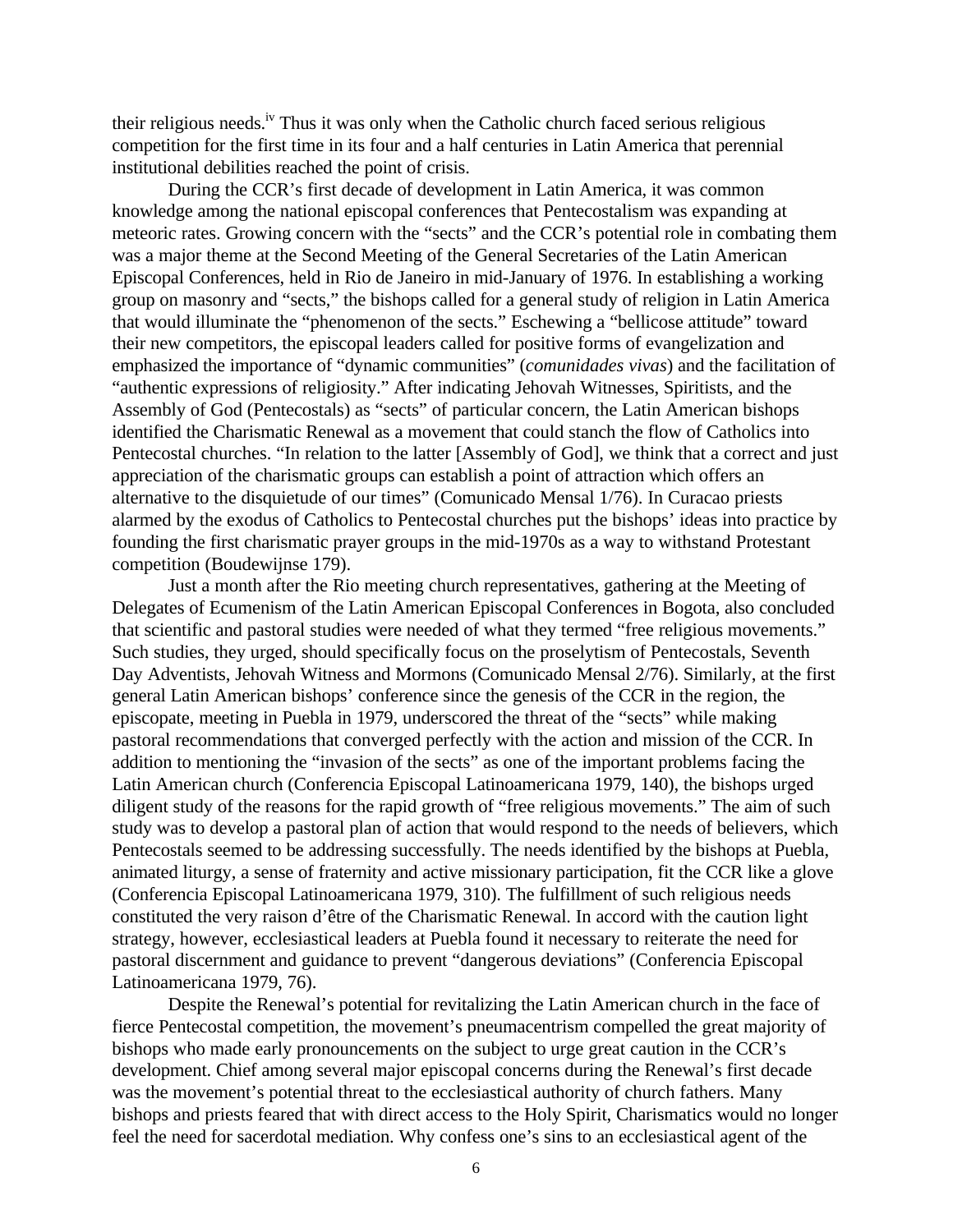Spirit when a direct channel to the Holy Ghost is offered through the Renewal? Thus, practically every episcopal statement, no matter how positive its content, demanded obedience and fealty to church authorities. For example, Mexican bishops, in one of the region's first episcopal statements on the CCR in 1975, clearly state that judgement about the authenticity and applications of charismata belongs to themselves. In claiming the omnipotent spiritual gift of discernment for themselves, the Mexican episcopacy positioned itself as the CCR's final arbiter (McDonnel Vol. I, 100). Invested with the spiritual power to discern the direction of the movement, the bishops thus placed themselves in a position to prevent the CCR from becoming a parallel movement that would challenge institutional authority and operate on the periphery of church life.

While proceed with caution was the predominant episcopal dictum in the 1970s, a small minority of bishops opted either to embrace and promote the CCR or to proscribe it from their dioceses. Mexican bishop Carlos Talavera and his Colombian confrere Monseñor Diego Jaramillo were among the first of the Latin American episcopacy to adhere to the Renewal. Both bishops attended the first meeting of Latin American Catholic Charismatics (ECCLA I) held in Bogota in February of 1973 (Cleary 217). Under the direction of the Charismatic trailblazer, Father McNutt, twenty-three priests from Colombia, Mexico, Puerto Rico, Venezuela, the Dominican Republic and the U.S. assembled to discuss ways of propagating the CCR throughout the region (Jaramillo 29-30). Since ECCLA I, Bishop Jaramillo has published four books on various aspects of the Renewal, including the role of glossolalia and papal relations with the movement, and was appointed to the executive council of the ICCRS in 1987 (Soneira 476). Writing just six years after the CCR's import to Colombia, Jaramillo already perceived the new movement's importance to the Latin American church. "The Charismatic Renewal has become one of the most serious pastoral efforts of the church to attract the multitudes to the faith and conversion through the action of the Holy Spirit…" (Jaramillo 124).

In diametrical opposition to his Colombian coreligionist, the conservative Mexican bishop, Miguel Garcia of Mazatlan saw not the action of the Holy Spirit in the CCR but the "smoke of Satan that has infiltrated the church" (Blancarte 359). Monseñor Garcia for obvious reasons banned the Renewal from his diocese. Fellow conservative, Bishop Antonio Lopez of Durango became one of the first Latin American church leaders to effectively ban the CCR in his diocese in 1977. Charging the CCR with elitism, fundamentalism, Protestant contamination, "charismania" (excessive emphasis on spiritual gifts), paraclericalism, and authoritarianism, the bishop ordered reforms that eviscerated the movement. His first commandment called for the CCR in Durango to change its name from the Movement of Christian Renewal in the Holy Spirit to the Prayer Group Movement. The bishop's prohibition of the fundamentals of charismatic praxis, clapping, "rhythmic movement," baptism in the Spirit, and all charismata would steal the soul of the movement (DIC 12/8/77, 681-687.)

One of the most vociferous opponents among the Mexican episcopacy of the "invasion of the sects," Monseñor Lopez belonged to a minority espiscopal current which viewed the CCR, due to its Pentecostal origins and influence, not as an effective pastoral response but as a dangerous gateway for even greater conversions of Catholics to Protestantism. In a major international document on the relation between the CCR and ecumenism, one of the movement's leading intellectuals, Kilian McDonnel, writing in 1978, responded to such critics of the Renewal by underscoring the fact that the Pentecostal boom was well underway at the time of the CCR's arrival in Latin America (McDonnel Vol. III, 235). Nevertheless, bishops such as Lopez could point to instances in which Catholic Charismatics had opted to continue practicing their pneumatic brand of Christianity in Pentecostal churches. Scholar Barbara Boudewijnse reports in her 1985 study of the CCR in Curacao that a local prayer group leader who was removed from her position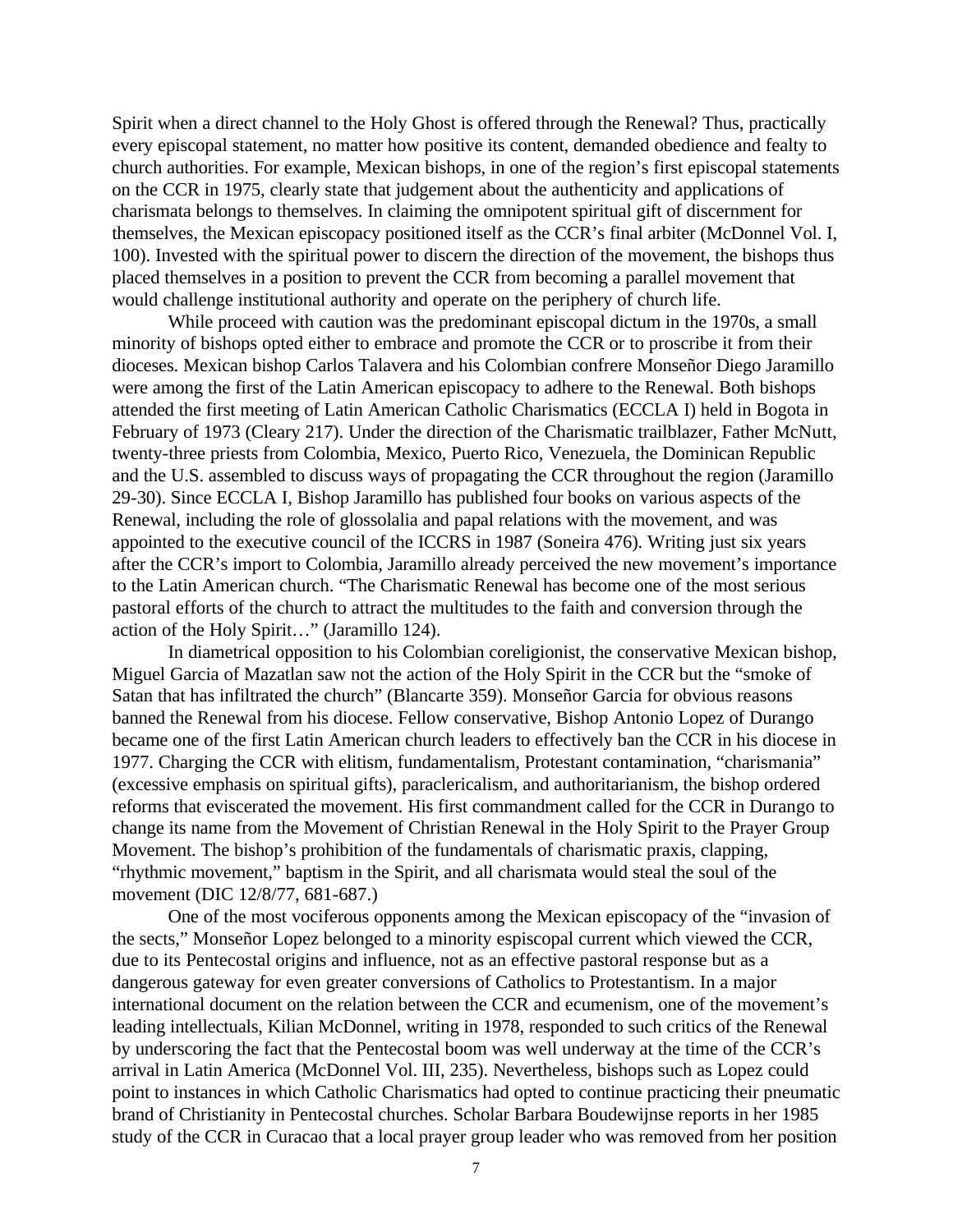because of her denigration of the Virgin left the church along with some one hundred fellow Charismatics and founded her own Pentecostal church (Boudewijnse footnote 9, 194). Sociologist Silvia Fernandes recounts a similar incident in Bairro Mare on the urban periphery of Rio de Janeiro. After three years of tension with the local priest over issues of CCR autonomy, the local lay leader left the church for a neoPentecostal congregation in which he quickly became a pastor (S. Fernandes 111).

That to date, no national episcopal conference in Ibero-America has proscribed the CCR is strong evidence of the relatively weak institutional position of those who would expel the movement from the region. Thus, among the great majority of bishops who either individually or collectively drafted positions on the CCR at the diocesan and national levels, "proceed with caution" was the watchword during the CCR's initial decade of operation. And among the majority of the Latin American episcopacy who took no public position on the Renewal in their diocese, tacit approval and indifference are the most common attitudes, positions that allowed Charismatic prayer groups to operate, if not multiply.

# **The CCR from Bottom to Top**

Rarely facing active episcopal resistance the CCR continued to expand and consolidate throughout the 1970s. At the structural base of the movement, Charismatic prayer groups introduced hundreds of thousands of Latin American Catholics to a new and dynamic way of practicing their faith while at the top, CCR leaders formed executive committees from the diocesan to international levels. The sine qua non of the CCR, prayer groups are relatively small assemblies of Charismatics that meet on a weekly basis to deepen and renew their spiritual life through prayer and fellowship. The *grupos de oración* (their name in Spanish) range in size from ten to three hundred, but most probably average between twenty-five and thirty-five. Adding to their distinct identity are the colorful names, such as Light and Love and Come Lord Jesus, adopted by many groups. Others simply take the name of their local parish.

Meeting at their parish church, a CCR center, or a member's home for two to three hours, believers are led by lay leaders in diverse forms of prayer, including contemplative praise, silent petitions, spontaneous glossolalia, and hymns.<sup>V</sup> Of course what distinguishes CCR prayer groups from traditional prayer and reflection groups is the formers' emphasis on pneumatic praise. Prayer in which the believer feels the transformative power of the Holy Spirit is the essence of such groups. Spirited songs, speaking in tongues, faith healing and testimonies of conversion provide Catholics with a novel way of practicing their faith. Those seeking a more experiential and animated type of faith no longer have to seek out Pentecostal churches, such as the Universal Church of the Kingdom of God (IURD), for worship that includes both body and soul.

During the Renewal's first decade in Latin America prayer groups constituted the principal port of entry into the movement. The predominant pattern of recruitment involved members inviting family and friends to experience a new way of being Catholic in the prayer groups. Since the first adherents to the CCR were disproportionately middle- class practicing Catholic women, those who joined during the 1970s and well into the 1980s tended to share the commonalties of class, gender and the active practice of their faith. Though the CCR is now expanding among the Latin American popular classes, the movement during most of its short history has been solidly middle class. In one of the first studies conducted on the CCR in Latin America, researcher Pedro Oliveira in the early 1970s found the majority of Brazilian Catholic Charismatics to be middle and upper middle class. More than half of Charismatics surveyed had at least a secondary education, and only one percent were illiterate (Oliveira et al. 24). Even twenty years later Brazilians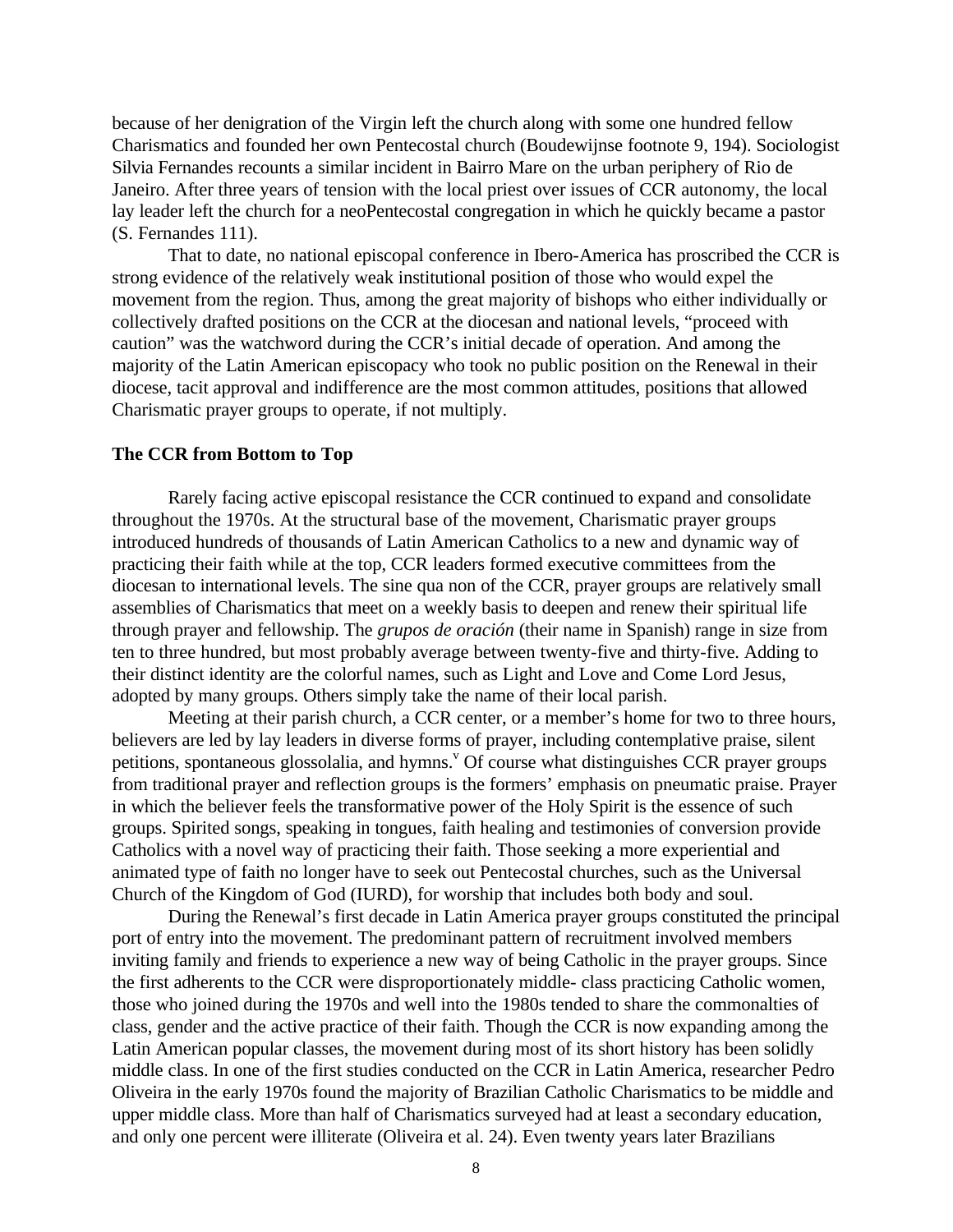averaged only five years of primary school education. In Mexico, the Catholic order, the Holy Ghost Missionaries, who took charge of introducing the CCR in Mexico City had historically directed their pastoral activities toward the middle and upper classes. Indeed Santa Cruz, their principal parish, is located in the Pedregal, one of the city's most exclusive residential districts (Diaz de la Serna 30).

After social class, gender was and continues to be one of the salient demographic characteristics of the Charismatic community in Latin America. Precise figures do not exist, but since the CCR's arrival in the region, women have comprised approximately two-thirds of the movement in Ibero-America. The Oliveira study of Brazilian Charismatics in the mid-1970s reported women accounting for 71 percent of CCR membership (Oliveira et al. 24). A 1994 Brazilian survey found the gender ratio had remained constant at 70 percent female. Interestingly, the same poll found that while women also predominated in Base Christian Communities in Brazil they did so at a significantly lower rate of 57 percent (Prandi 16). In Mexico, the archdiocesan coordinator of the Renewal in Latin America's largest city, layman Miguel Ramirez, estimated that the country's female Charismatics outnumber their male brothers in faith by a ratio of two to one. The predominance of women in the movement has greatly influenced Charismatic religious practice, but the CCR is no different from the region's other major religious traditions in which females represent the majority of active practitioners.

The third major commonality among Charismatics in the CCR's first decade is their prior status as active Catholics. In other words, the majority of those joining the Renewal in the 1970s were already active practitioners of their Catholic faith. Not only did the aforementioned study find the great majority of Brazilian Charismatics to have been active Catholics before joining the Renewal, but also that 80 percent had participated in other church lay groups, particularly the Cursillo (Oliveira et al. 27). Boudewijnse discovered the same pattern of expansion in Curacao where the CCR attracted its first followers among the ranks of practicing Catholics (Boudewijnse 179), and CCR lay leaders in Guatemala and Mexico reported the same recruitment strategy in those two countries (de Gongora and Ramirez). Thus, in its initial phase the CCR was rarely attracting nominal Catholics, and much less those who had converted to Pentecostalism. Rather, Pentecostal Catholicism drew among the ranks of active middle class practitioners, predominantly female, who were seeking to renew and deepen their spiritual life.

While prayer groups expanded at the base of the CCR, executive committees created in the 1970s from the parish to international levels gave the movement a well defined organizational structure and increasing legitimacy among the Latin American episcopacy. Within the first few years of its arrival to the region, many Latin American bishops moved quickly to integrate the CCR into the national ecclesiastical bureaucracy through the creation of national service commissions or teams. By mid-1974 episcopal leaders in Brazil, Mexico and Guatemala had established such commissions. The latter case provides a clear example of how bishops in some countries acted with uncharacteristic haste to attempt to seize control of the movement from lay hands.

Having been baptized in the Holy Spirit at an CCR encounter in Honduras, prominent Guatemalan lay leader Fernando Mancilla in February of 1973 met with Bishop Ricardo Hamm, the head of apostolic movements in the archdiocese of Guatemala City, to discuss his desire of introducing the Renewal to the country. Monseñor Hamm told Mancilla to wait for episcopal instruction before taking any action, and by the end of the year the Guatemalan church's supreme leader, Cardinal Mario Casariego had seized the initiative from Mancilla's lay hands by inviting the North American Charismatic priest, Harold Cohen, to conduct a retreat for a select group of his Guatemalan sacerdotal brethren. Shortly after the Cohen retreat, Bishop Pellecer held a similar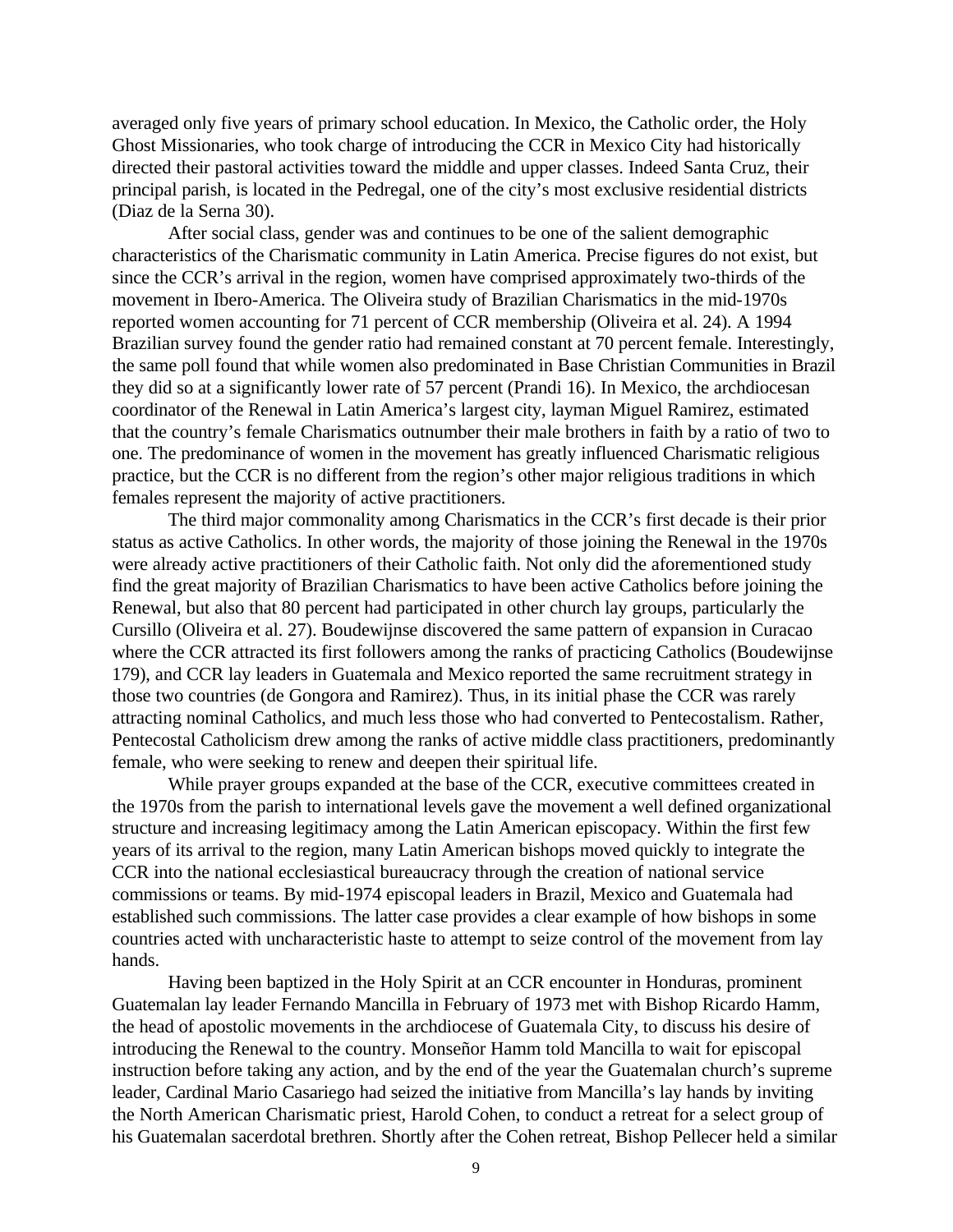one for religious and laity in early 1974. The first Charismatic prayer group in Guatemala was founded not by a lay leader, but by a priest who had adhered to the Renewal at the Cohen retreat. Father Rodolfo Mendoza, who had been baptized by the Holy Spirit at the Cohen retreat, started the pioneering prayer group in his parish located in Zone Two of the national capital. Greatly accelerating the wheels of the ecclesiastical bureaucracy, Cardinal Casariego in June of 1974 established a national Pastoral Service Team, headed by Monseñor Pellecer, to supervise the CCR. While lay leaders comprised the majority of the Pastoral Service Team members, ultimate authority lay with Bishops Pellecer and Casariego (Delgado 234-240 and Estrada).

In Brazil it was not bishops but rather priests who took the initiative at establishing a national level executive committee. With approval from the local archbishop in May of 1973, CCR founding fathers Edward Doughtery and Harold Rahm created the National Service Commission in Campinas (Comunicado Mensal 9/73). A mixed group of twenty lay leaders, priests and religious formed the original national team (Comunicado Mensal 5/75). Currently headquartered in Itajuba, in the state of Minas Gerais, the national commission, like others in Latin America, is charged with developing and coordinating countrywide events and activities and defining and evaluating CCR goals and projects.

Concurrent with the establishment of national commissions, CCR sacerdotal and episcopal leaders in early 1973 founded a regional commission, the Latin American Catholic Charismatic Council (CONCCLAT), at the first ECCLA conference in Bogota (Jaramillo 29-30). CONCCLAT, currently headquartered in Bogota, exercises at the international level the same function as the national commissions. One of the council's most visible achievements is the organization of biennial ECCLA conferences, which assemble not only Latin American CCR leaders but also their hispanophone coreligionists from Spain and the United States (Soneira 476). After international and national executive commissions were created in the early part of the decade, similar coordinating councils were established at diocesan and parochial levels as the movement expanded through the 1970s. Thus by the end of the CCR's first ten years in Ibero-America the movement had already begun to experience the institutionalization of charisma.

#### **Separating from Protestant Brethren**

As part of the institutionalization process and the intensification of religious competition, the CCR by the end the 1970s had jettisoned its initial ecumenism. At the beginning of the 1980s an ecumenical Catholic Charismatic would have been hard pressed to find the type of early CCR prayer groups that united Protestants and Catholics in worship. However, that the Latin American movement's ecumenism was so short lived should be of little surprise given the rapidly shifting dynamics of the region's emerging religious marketplace. The CCR's ecumenism developed in the U.S. where Catholicism is a minority church, which, while it had to compete with Protestantism for North American souls, did not have to contend with a religious monopolist. In almost diametrical opposition, the Latin American church was a religious hegemon whose monopoly was rapidly crumbling as a result of the "invasion of the sects," i.e., Pentecostalism. The ecumenical agenda emerging from Vatican II made little sense in Latin America where Pentecostalism was rapidly expanding at the expense of the Catholic church.<sup>vi</sup> To extend a fraternal embrace to the very same "separated brethren" who were raiding the Catholic flock could have only accelerated the exodus of Catholics to Pentecostal churches. Hence from the outset the ecumenism introduced to the region by North American Charismatic priests was destined to become an inviable import.

Early episcopal pronouncements on the CCR are replete with admonishments on the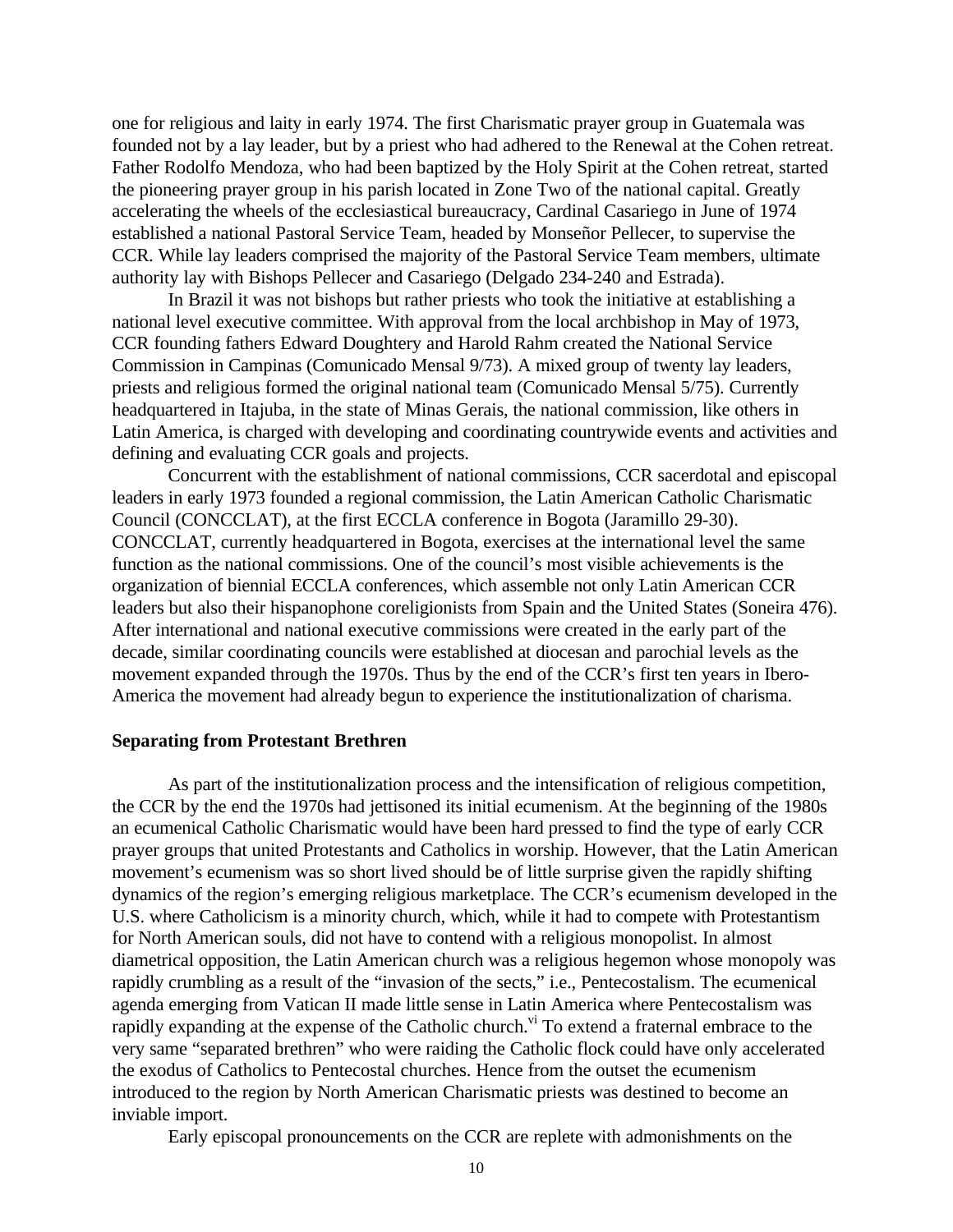dangers of "false ecumenism." The Mexican bishop of Ciudad Juarez, for example, in his 1976 pastoral instruction on the CCR, wrote, "In fact there have been Catholics who have lost the faith or left the Catholic church after entering into contact with these ecumenical groups of reflection in the Holy Spirit" (DIC 1976). Three years later, Monseñor Ezequiel Perea, bishop of San Luis Potosi, prohibited CCR prayer groups from allowing Protestants to participate. Like his confrere on the Texas border, the bishop worried that ecumenical groups could lead to further Catholic losses. "So the separated brothers and sisters, upon exchanging their reflections with those of Catholics, even without intending to, cause confusion among the faithful. They insinuate a false liberation from the Magisterium of the Church, they devalue those Catholic truths that they don't admit and promote a loss of Catholic identity, which tends to sacrifice the truth in the name of ecumenical unity. And, in fact, there have been some Catholics who have followed this path away from the Church, or who have become indifferent, believing themselves free from submission to the Magisterium of the Church because of the doctrinal confusion caused by incautious contact with separated brothers and sisters" (DIC 7/5/79, 452).

On the opposite end of Latin America, a theological team convoked by the Argentine episcopacy to study the CCR instructed priests to guard Catholic tradition during the course of ecumenical exchanges and advised them that diocesan authorities must be informed of any interconfessional "paraliturgies" (McDonnel Vol. II, 348). Interestingly while many Latin American bishops were warning the CCR about the potential perils of ecumenism, one of the international movement's chief proponents, Belgian cardinal, Leon Joseph Suenens drafted a document in 1978 on the role of ecumenism in the CCR in which he presented the Renewal as a "special grace" for interconfessional relations (McDonnel Vol. III, 82-174).<sup>vii</sup> Hence episcopal pressure to restrict contact with religious competitors and reinforce the Catholic identity of the movement forced the CCR to abandon its initial ecumenism. It is also probably the case that as leadership of the Renewal passed from U.S. to Latin American hands, the latter were simply much less interested in the cause of Christian unity, particularly with those who were often perceived as obnoxiously aggressive proselytizers. As the CCR entered the 1980s it was in the midst of a radical metamorphosis from a movement on the vanguard of ecumenical relations with Latin American Protestants to one that would position itself on the front lines of the ecclesial battle to repel the "invasion of the sects."

# **A Popular Renewal**

As the Renewal continued to expand in the 1980s, three main trends would emerge during the movement's second decade of operation in Latin America. Most notably, the CCR experienced rapid growth and began to descend the social pyramid by recruiting among the region's popular classes. Second, the CCR won greater episcopal approval in the context of rapidly increasing ecclesiastical alarm, and even panic in some cases, over the explosive growth of Pentecostalism and other neoChristian denominations such as Jehovah Witnesses and Mormons. More bishops came to realize that in offering the same type of ecstatic spirituality as Pentecostal churches, the CCR functions more as a barrier than a bridge to further defections from the church. Interrelated to widening episcopal approval is the Renewal's development into the Latin American church's most dynamic force for evangelization. Mirroring their Pentecostal competition, Charismatics by the end of the 1980s had moved to the vanguard of the church's battle to not only stanch the flow of nominal Catholics to Pentecostalism but also to "rescue" those who were baptized in the church but do not actively practice their faith.<sup>viii</sup>

While Pentecostal churches captured a greater share of Latin American Christians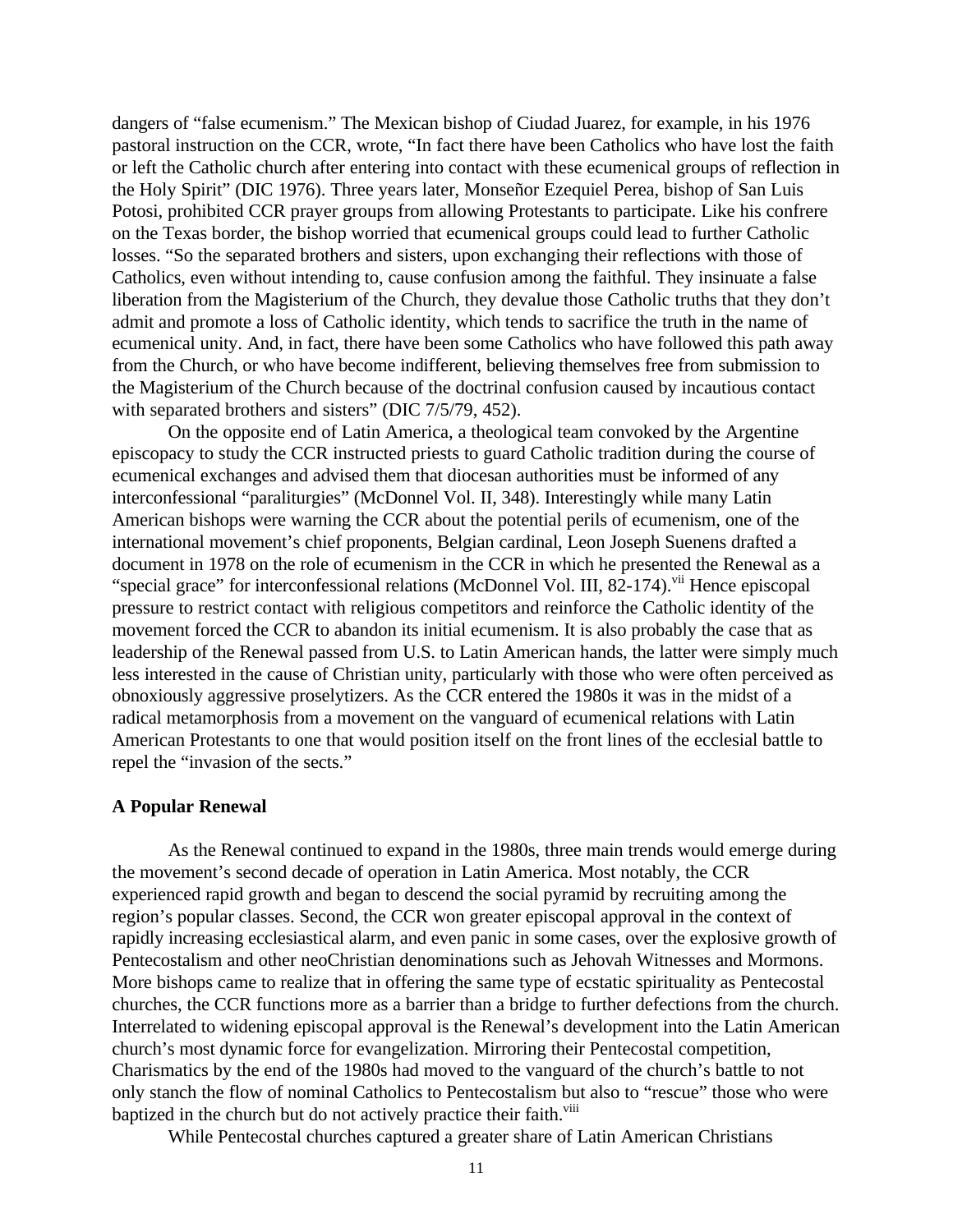attracted to pneumatic spirituality in the 1980s, the CCR also greatly benefited from the Pentecostalization of Christianity in the region. Such was consumer demand for pneumatic spirituality that if religious specialists did not produce it their churches faced stagnation and even decline. That in less than a century in Latin America Pentecostalism was able to claim approximately 75 percent of the region's Protestant population is dramatic evidence of the mass appeal of pneumatic spirituality from Tierra del Fuego to Matamoros. Mainline Protestants, such as Methodists and Presbyterians, who have traditionally relegated the Spirit to the margins in their more cerebral form of religious practice, simply cannot compete with the more appealing Pentecostal product. And until the arrival of its own charismatic import from the U.S., the region's religious hegemon also struggled to contend with the rapid advance of God Is Love and the Assemblies of God, among other Pentecostal denominations.

Although statistics on CCR growth are nonexistent for many Latin American countries, those that are available point to extremely accelerated expansion during the movement's second decade. In Chile the CCR's national office reported that prayer groups mushroomed from approximately eighty in 1975 to four hundred twenty-six in 1992; though researcher Carmen Galilea estimates the latter figure to be closer to six hundred (Galilea 34). In Brazil the CCR expanded from no more than ten thousand members in 1976 (Carranza 32) to some 6 million in 1994 largely on the basis of exponential growth during the 1980s (Prandi 15).<sup>ix</sup> In neighboring Argentina, sociologist Jorge Soneira reports "explosive growth" during the decade in question but unfortunately does not offer any figures (Soneira 485). At the opposite end of the region, both Mexican and Guatemalan CCR national leaders stated that rapid growth began in their countries in the early 1980s (Ramirez, de Gongora and Estrada). On the regional level, an estimated total of 12 million Latin American Catholics had joined the CCR by 1992 (Hebrard 1992 in Carranza 24).

As an integral part of the larger process of the Pentecostalization of Latin American Christianity, the CCR multiplied exponentially for similar reasons that ignited the Pentecostal boom. It is now common knowledge that Pentecostal churches have mushroomed in a field of poverty. More specifically as Latin America in the 1980s sank into its worst economic depression in fifty years and lost a decade of growth, the Pentecostal message of divine healing of earthly afflictions resonated throughout the region but especially in the slums and shantytowns of the urban periphery. There in the *favelas* and *ciudades perdidas* where the lost decade often meant slipping into extreme poverty, the Pentecostal proposal of healing individuals of the pathogens of poverty, such as illness, alcoholism, and marital strife proved exceptionally appealing (Chesnut).

# **Liberation of a Different Kind**

A slight modification of the same dialectic between faith healing and poverty-related affliction that propelled the Pentecostal boom illuminates the mass appeal of the Catholic Charismatic Renewal. While the thesis of affliction or illness is the same for both the Renewal and Pentecostalism, the higher social class position of the former translates into a less direct relationship between misfortune and poverty. In other words, the afflictions that impel middle class Latin Americans to join the CCR are less directly the result of material deprivation and more often arise from psychological problems such as early childhood traumas. It follows then that the distinct origins of the Pentecostal and Charismatic dialectical thesis lead to different manifestations of the same antithesis of faith healing. Whereas the *cura divina* practiced in Pentecostal churches tends to focus on the healing of the physical illnesses that plague the Latin American poor, the *sanación* offered at Charismatic masses and assemblies in the 1980s more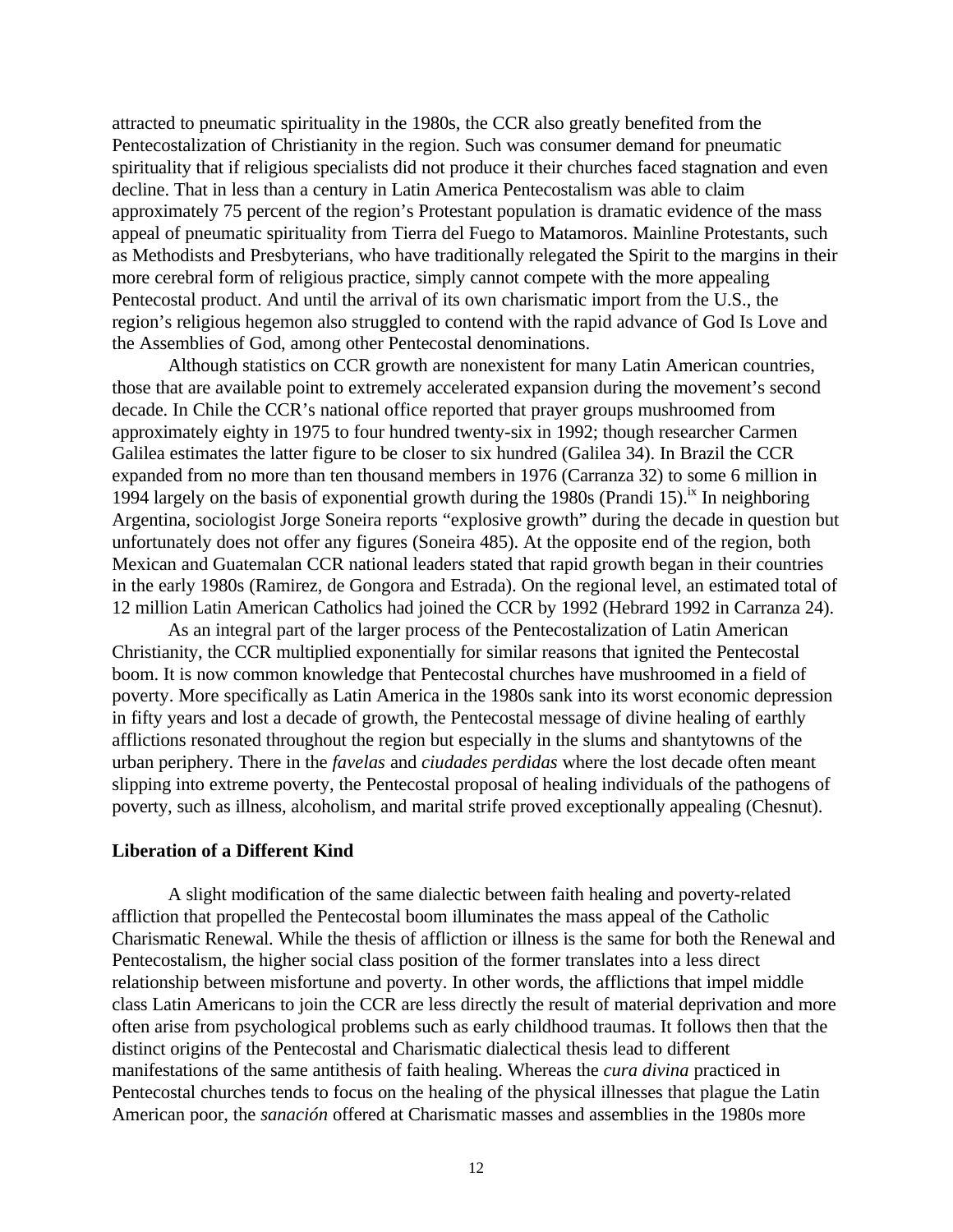often involved the "inner healing" (*sanación interior*) of painful memories and past psychological traumas.

The centrality of inner healing in the CCR impressed me at a Charismatic prayer group meeting in downtown Rio de Janeiro in early August of 1998. About half way through the twohour meeting, two lay leaders positioned themselves at the front of the packed assembly hall and began to "reveal" the afflictions of several of the some two hundred believers present. Taking the microphone from her male brother in faith, the diminutive middle-aged women in a surprisingly booming voice shouted, "I see that someone has a difficult court case." A well-dressed young woman quickly raised her hand. The lay leader continued. "I see that someone lost their personal documents." Another hand shot up. Her male partner then took the microphone and continued for another five minutes "revealing" similar middle- class problems. After a brief interlude in which a priest belonging to the Order of St. Vincent called on those present to practice charity and not to reject the poor "because Jesus is among them," the healing session resumed with several of those whose problems had been divulged walking to the front of the room to give testimony of their healing. The lost documents had been found, the court case resolved and vertigo no longer kept another believer from reaching to new heights.

Inner healing has been the predominant form of *sanación* practiced in the CCR, but there are two other types that complement the Charismatic typology of illness and healing. According to Charismatic etiology, illness has three causal types: emotional, physical and spiritual. Physical illness arises from disease and accidents while spiritual malaise results most often from personal sin and less frequently from demonic oppression. Corresponding methods of healing are straightforward for emotional and physical illnesses. Prayers for inner healing are directed toward the first while petitions for physical curing are made for the second. Since spiritual afflictions have two distinct origins, personal sin and satanic oppression, there are two different methods of treatment. Those spiritual problems diagnosed as originating in personal sin require prayers of repentance. In contrast, affliction caused by the Devil or his minions demands much stronger medicine – exorcism.

Since the late 1980s, competition with Pentecostalism has led to the formation of a cadre of priests who specialize in "liberation" or exorcism ministries. Such is current consumer demand for release from demonic possession that some priests, such as Brazilian Charismatic superstar Father Marcelo Rossi, even celebrate "liberation masses" (*missas de libertação*) on a weekly basis (CARAS 12/4/98).<sup>x</sup> Acknowledging his pastoral debt to Pentecostal leader, Bishop Edir Macedo, whose Universal Church of the Kingdom of God brought exorcism to the fore of pneumatic Christianity in Latin America, Padre Marcelo stated in a recent interview that "it was Bishop Edir Macedo who woke us up. He got us up" (Lima and Oyama 3).

Behind closed doors, CCR lay leaders also practice unofficial exorcism on believers manifesting symptoms of satanic influence. Many bishops feel such unsanctioned exorcisms are a threat to their ecclesiastical authority and have issued statements denouncing the practice. In its official statement of approval of the CCR in 1986, the Guatemalan Episcopal Conference referred to "irregularities" with exorcisms and reminded Charismatics that the rite can only be performed by priests with proper episcopal consent (CEG 415). The same year, the bishop of the Mexican industrial city of Toluca also informed the CCR of the need for episcopal authorization of any exorcism taking place in his diocese (DIC 10/16/86, 667). In one of the most extreme reactions to the practice of unauthorized exorcism, Archbishop Juan Sandoval of Guadalajara excommunicated several members of the Nueva Alianza (New Alliance) CCR covenant community for expelling demons without his approval and also on account of their "Protestant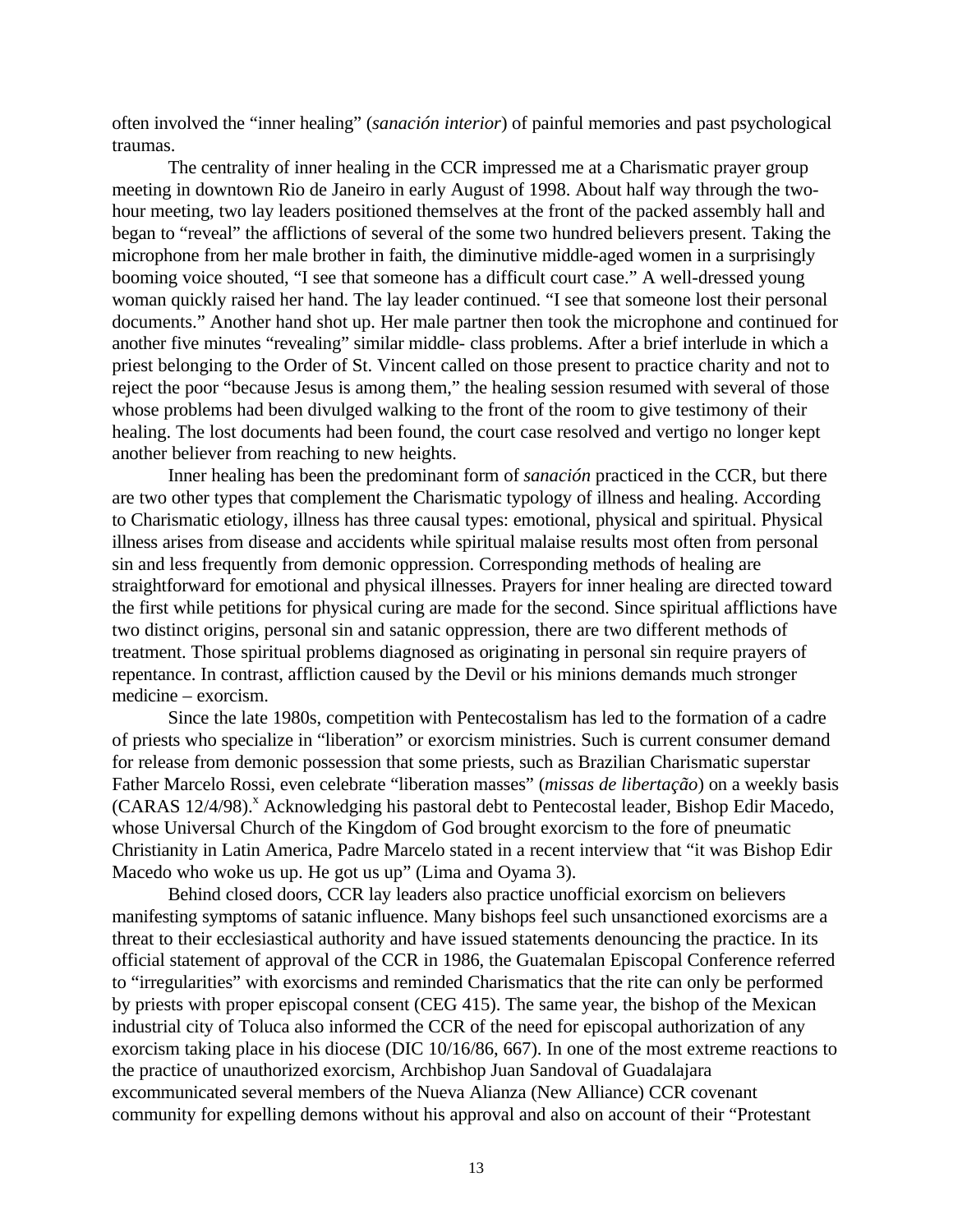tendency," which led them, according to the bishop, to ignore the role of the Virgin. (DIC  $4/21/97, 287.$ <sup>xi</sup>

In accord with the class basis of religious expression, as the CCR began to penetrate the Latin American popular classes and descend the social pyramid, demand for physical healing and exorcism became much greater than in the past. Impoverished urban Catholics, like their Pentecostal counterparts, seek divine resolution of their poverty-related afflictions. Thus, popular Charismatics typically implore the Holy Spirit to empower them to overcome such afflictions as alcoholism, unemployment, physical illness, domestic strife and demonic oppression, the latter of which in Brazil and much of the Caribbean often takes the form of possession by the *exús*, or liminal trickster spirits of Candomble, Umbanda and other African-Latin religions. In her comparative study of Pentecostals, Catholic Charismatics and members of Catholic Base Christian Communities, Brazilian sociologist Cecilia Mariz observed no demonic possession or exorcism among middle class Charismatics and few references to the Devil (Mariz 35). In contrast, popular Charismatics, many of whom had attended Pentecostal churches before joining the CCR, were very focused on the role of the Devil and, like Pentecostals, saw his hand is such "vices" as soap operas and drinking (Mariz 30). Exorcism in the CCR, however, has not developed to the point that it has in the IURD and other NeoPentecostal denominations where the demons (in the form of Umbanda or Candomble spirits) are actually invoked to then be expelled in dramatic fashion by combative pastors. As the CCR proceeds with its descent of the Latin American class scale, both exorcism and physical healing will continue their trajectory from the margins of Charismatic practice to the center.

The scant research that has been conducted on the CCR in Latin America confirms the centrality of *sanación* in its various forms in attracting new members and retaining veterans. In Curacao, the two most important charismata among Renewal members are reported to be healing and "freedom from the powers of evil," which, of course, is exorcism, one of the three types of faith healing (Lampe 430). More specifically, 80 percent of Charismatics surveyed on the island in the mid-1980s reported serious personal problems at the time of affiliation with the movement. Ill health was the leading affliction, followed by marital strife (Boudewijnse 183). Brazilian sociologist Reginaldo Prandi found a similar pattern among the CCR in his country. In his recent study of the Renewal he found healing, along with glossolalia, to be the salient gift of the Spirit (Prandi 45). For Mexican *carismaticos*, there are two main entryways into the movement "existential crisis" and the need for healing (Munoz 108). In her recent thesis on the CCR in the state of Chihuahua, anthropologist Alma Munoz punctuates the role of faith healing in the Latin American CCR with an extensive bibliography of titles on the topic written by leading Charismatic healers, such as Robert De Grandis, Emiliano Tardiff and Bishop Alfonso Uribe. Mexican CCR lay leader, Miguel Ramirez confirmed Munoz's findings and added that glossolalia is the second most popular charism (Ramirez). Ramirez's Guatemalan counterpart, Sheny de Gongora, also affirmed that healing is the salient spiritual gift in the Central American nation (de Gongora).

Research conducted on the CCR outside of the region indicates that the centrality of faith healing is not peculiar to the Latin American movement. One of the main studies of the Renewal in its native land, the U.S., discovered that 71 percent of North American Charismatics surveyed said they or someone close to them had been healed (Bord and Faulkner 93). And in Africa where poverty-related illness finds fertile soil, faith healing is, unsurprisingly, the Renewal's premier charism (Hebrard 85). Returning to Latin America, consumer demand for divine healing in its various forms increased sharply in the 1980s among both the middle and popular classes as the region sunk into deep economic depression.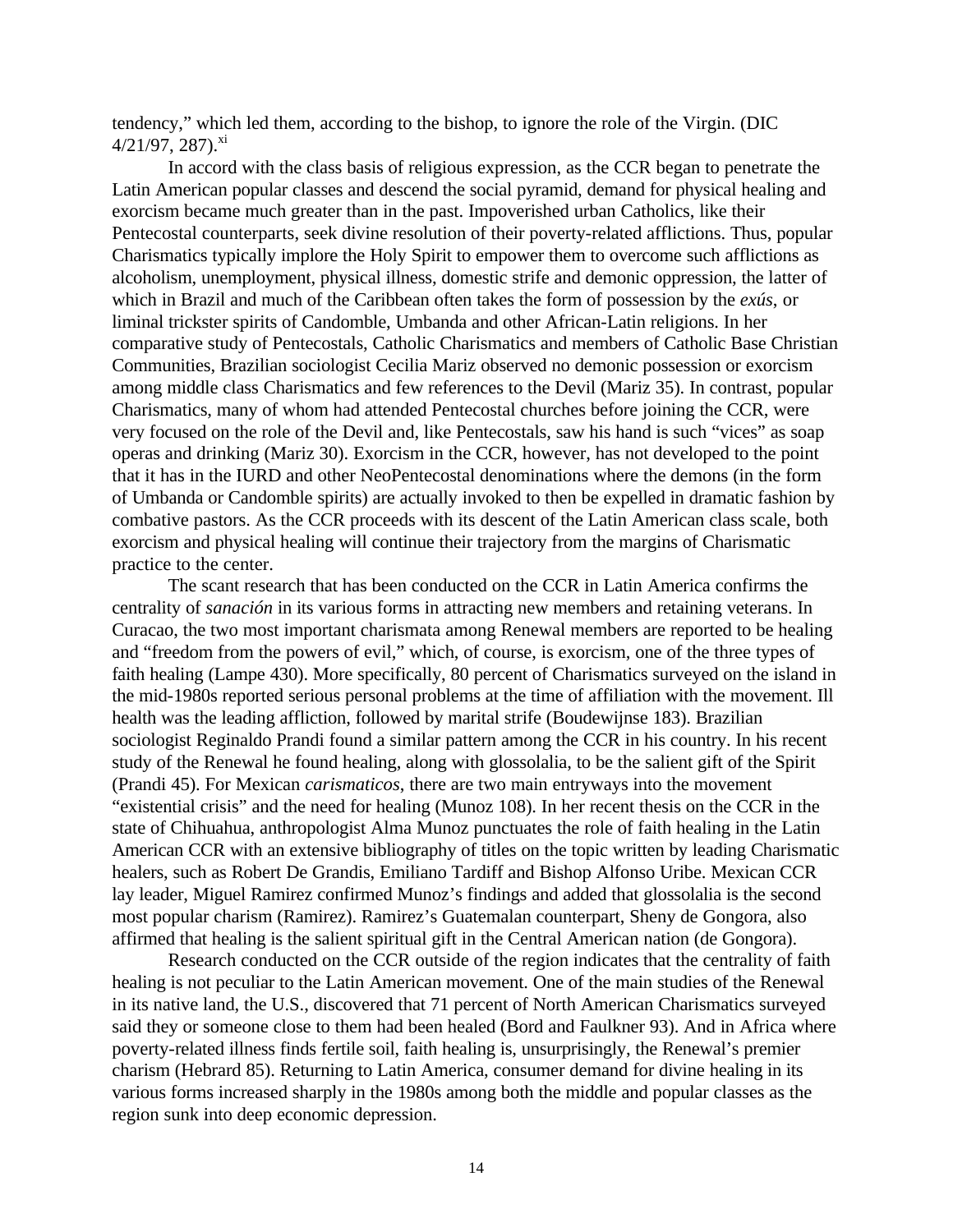#### **Mass Appeal**

In addition to proliferating on the basis of *sanación* in its second decade, the CCR by the end of the 1980s was transforming itself from a middle class to a multiclass movement. In contrast to its Protestant competitor, which was conceived among the Latin American poor and began to work its way up the social scale, the CCR started to descend from its rarified origins into the hotly contested religious marketplace of the popular classes. The Renewal's emphasis on divine healing during a decade of severe economic depression gave it great possibilities for expansion among the swelling ranks of the disprivileged, but it was only through pastoral outreach and evangelization efforts that the CCR was able to realize its potential of becoming a mass movement. The CCR's entry into the popular religious market occurred simultaneously on two fronts. On the first, at the base, Charismatic lay leaders and priests began to organize prayer groups in the very same working class districts, including the slums and shantytowns, where Pentecostal pastors were founding an average of one new church per day in such megalopolises as Rio de Janeiro (R. Fernandes 19). These pastoral agents at the vanguard of the CCR's expansion along the urban periphery hailed from the ranks of the middle class, but as the movement enters its fourth decade a new generation of lay leaders is emerging from among the prayer groups of the popular classes.

On the second front of expansion, the Renewal climbed down the social pyramid by borrowing from the playbook of their Pentecostal competition. By the mid-1980s mass rallies, revivals and healing marathons in which thousands of believers gathered in soccer stadiums and gymnasiums to receive the power of the Holy Spirit were no longer peculiar to Pentecostalism. Annual national CCR assemblies known as cenacles (*cenáculos*) filled soccer stadiums throughout the region.<sup>xii</sup> The Mexican CCR packed the Estadio Azteca with some 70,000 Charismatics several times in the middle and late 1980s (Hebrard 27) while the Brazilian Renewal attracted 150,000 at Pentecost in 1987 and then again in May of 1991 (Benedetti 243). Renowned international CCR leaders, especially those who specialize in healing ministries, such as North American priest Robert DeGrandis and his recently deceased Canadian compere, Emiliano Tardiff, attract thousands of impoverished believers to rallies that are propelled by faith healing sessions and much upbeat music, which usually conforms to popular tastes.

Currently, no Charismatic luminary can fill Latin American soccer stadiums to capacity like Brazilian CCR superstar, Padre Marcelo. The former aerobic instructor's charisma, movie star looks and song and dance routine to a samba and fado (the folkloric music of Portugal) beat, send Brazilian Charismatics, especially young women and girls, into a frenzied state. In November of 1997, the then thirty-year-old priest drew 70,000 to a "megamass" which he officiated at Sao Paulo's Morumbi Stadium (Lima and Oyama 4). In congregating thousands of believers in very public arenas, the CCR not only demonstrates its ability to branch out from its middle class roots but also displays its strength as a movement of mass appeal to both ecclesiastical authorities and secular society. Since 1998 Padre Marcelo has appeared as a regular guest on the Faustão show, a very popular Sunday television program on the Rede Globo network that combines the talk show format with musical entertainment and contests. And in 1998 Father Marcelo joined the Brazilian pantheon of celebrities by gracing the cover of VEJA, the equivalent of Time or Newsweek, with a circulation of more than a million.

# **Invasion of the "Sects"**

As the CCR multiplied and became a mass movement during Latin America's lost decade, the bishops of the region, both collectively and individually, began to grant official approval to a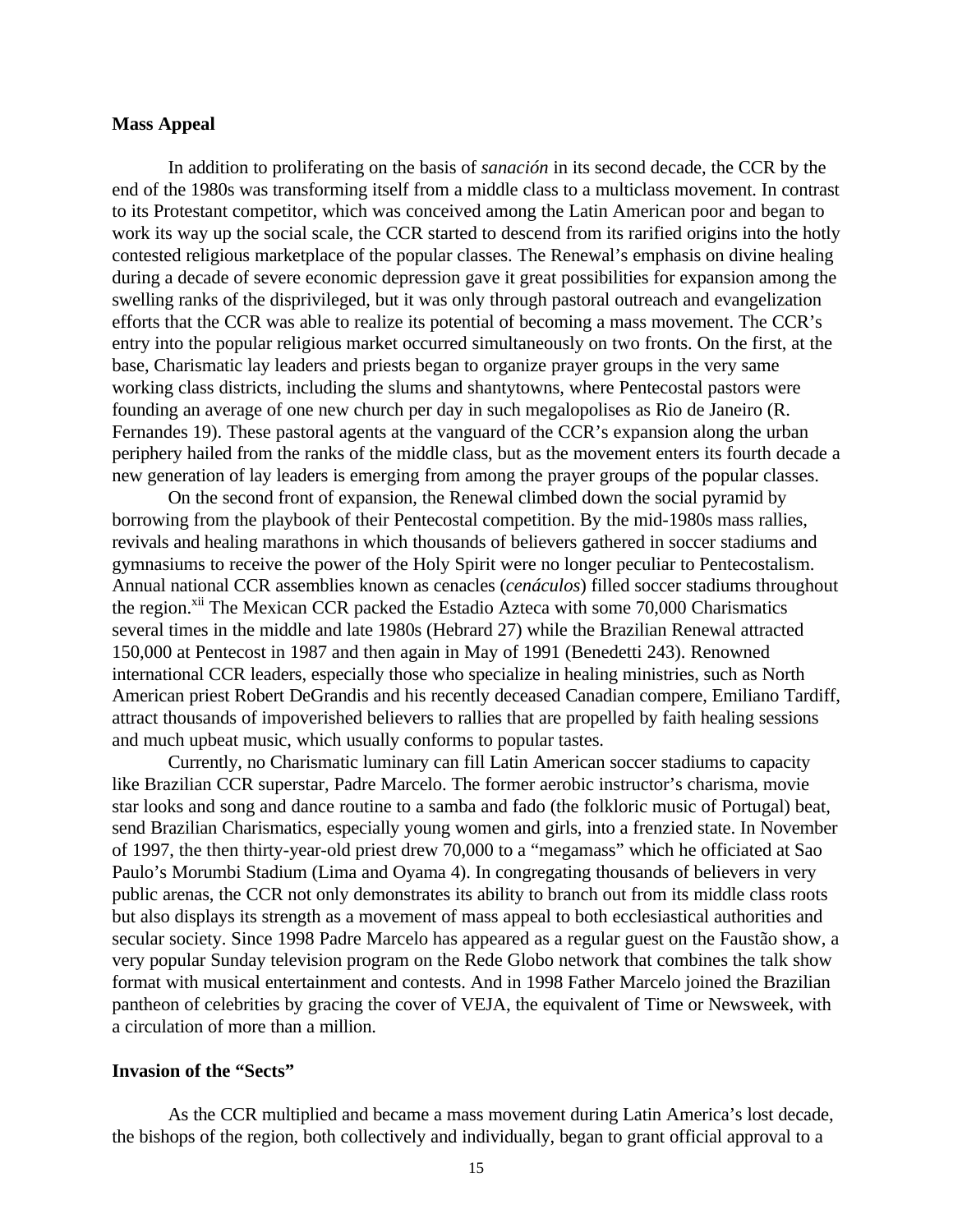the lay movement that many increasingly viewed as the church's most appealing product in the surging competition with Pentecostalism for consumers of the divine. While episcopal concern with the growth of Protestantism in Ibero-America had been evident since mid-century, the Pentecostal boom of the 1980s caused panic among wide sectors of the Latin American episcopacy by the middle of the decade. Throughout the region from the diocesan to regional levels bishops denounced the "invasion of the sects" and formed ecclesiastical committees and commissions to study the Pentecostal interlopers in order to formulate an effective pastoral response to stem the exodus of millions of their flock toward the Protestant competition.

On the regional level, the Latin American Episcopal Conference's (CELAM) alarm in the late 1970s over the rapid spread of the Pentecostal contagion developed into a sense of panic by the mid-1980s. A 1978 study sponsored by the CELAM Mission Department entitled "Latin American Missionary Panorama" warned that each day two thousand Latin American Catholics were leaving the church for the "sects." Pointing out that in many cities and dioceses there are dozens of Protestant houses of worship for each Catholic church, the authors of the study expressed their fear about the future of the Latin American ecclesia. "Some episcopacies asks themselves if the majority of the population in their countries will identify themselves as Catholic in twenty years from now. The impact of the sects constitutes a new missionary situation which we cannot minimize" (Comunicado Mensal 8/78). The document concludes that if urgent pastoral action is not taken the "popular masses," particularly in the cities, will be lost to the "sects." In the fourth edition of *Las Sectas en America Latina* (Sects in Latin America) co-published by CELAM in 1986, the president of the Bogota-based conference, Monseñor Antonio Quarracino stresses the gravity of the Pentecostal boom. "This problem of the sects is undoubtedly one of the deepest concerns of the Latin American bishops" (Santagada 5).

Episcopal consternation over their dynamic competitors reached the point that by the middle of the decade CELAM's office on ecumenism was not focusing primarily on the cause of Christian unity but the battle against the "sects." Meeting in Brasilia in late January of 1985, CELAM representatives devoted their attention to the "great concern and alarm" caused by what they referred to as "free religious movements." Pentecostalism, of course, was the focus of attention because of its extraordinary growth. The three pastoral recommendations made for revitalizing the church in the face of aggressive Pentecostal proselytism were a prescription for remedial action led by the Charismatic Renewal. The first recommendation called for "revalorizing the sense of action of the Holy Spirit in all church life." More explicitly, point two recommended actively accompanying the CCR so that it would serve as testament to the value of the Spirit in the church and also as an "ecumenical bridge." The third prescriptive urged greater pastoral attention to the most vulnerable sectors (the urban poor, youth, migrants, and women) of the church through CEBs, renewed liturgy, embracing popular traditions and social and health pastorals (Comunicado Mensal 1-2/85). The CCR, of course, at the time of the CELAM meeting was at the ecclesial vanguard in liturgical innovation and its very raison d'être revolved around healing.

At the national level episcopal preoccupation with mushrooming Pentecostalism tended to be even more intense. In some countries the struggle to preserve Catholic hegemony was even conceived of as a holy war. No where was this more the case than in Guatemala where Latin America's first Pentecostal head of state, General Efrain Rios Montt, viewed his murderous offensive against the leftist guerrillas as a holy war against communist evil. In the midst of Rios Montt's abbreviated reign of terror in 1982 and 1983, the Guatemalan episcopacy drafted a collective pastoral letter entitled "Confirmed in Faith," which denounced governmental violence, human rights abuses and actions against the church. In addressing the state of the Guatemalan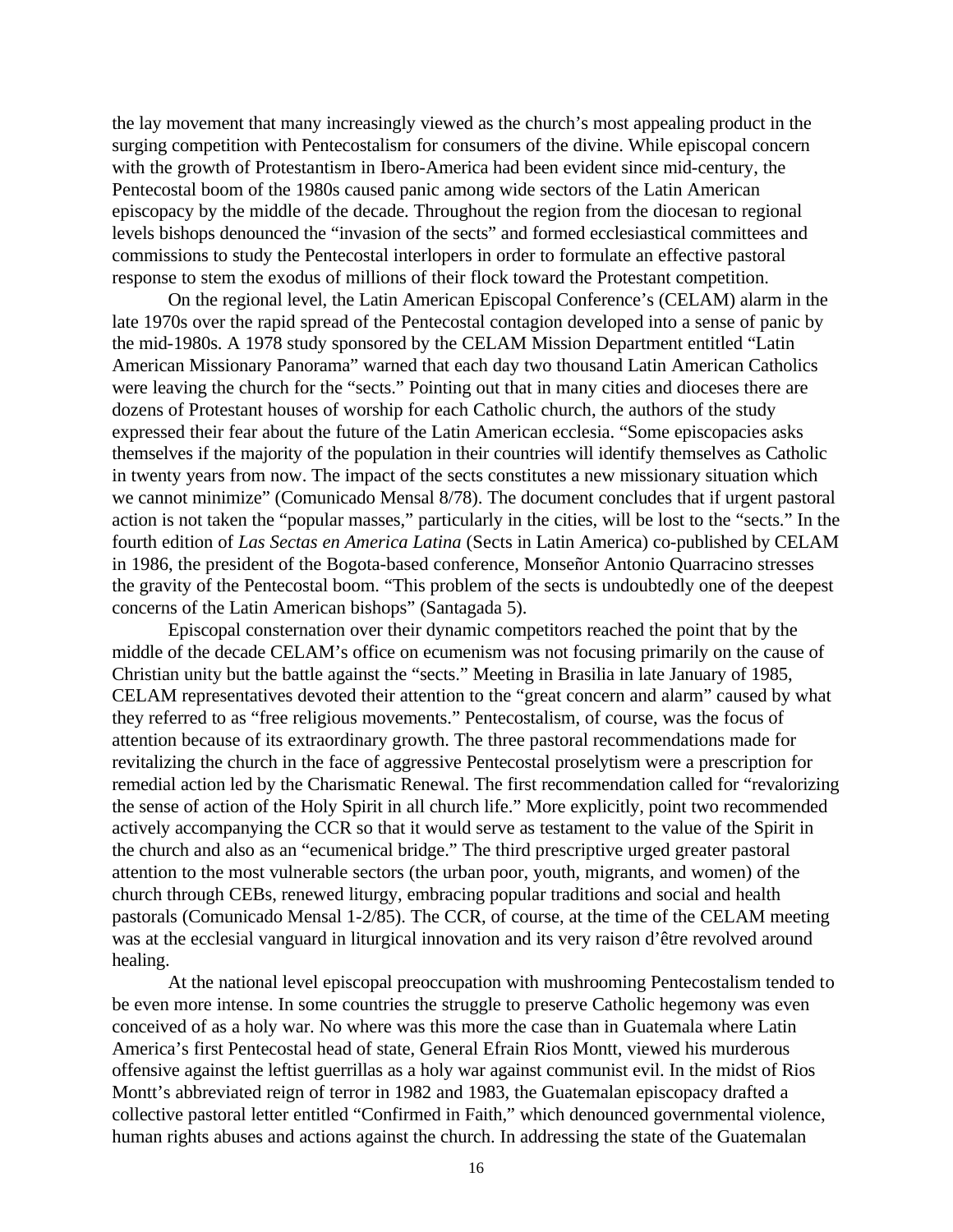church in the second section of the epistle the bishops write on the "grave danger" that the "aggressive escalade of numerous Protestant sects" presents to Guatemalan national unity. The episcopacy warns, "But we cannot accept that often for non-religious reasons our faithful are pressured to abandon their native religion and under the pretext of religious liberty, our communities are divided and confront each other in a struggle that could easily lead to a religious war of incalculable consequences" (CEG 337). Alarmed by Pentecostalism's extraordinary success in Central America's most populous nation, Pope John Paul II encouraged the bishops to embrace television and radio as effective media for "resisting the pernicious influence of proselytizing activities of groups that have very little authentically religious content and sow so much confusion among Catholics" (CEG 867). Two years later in 1985 Guatemalan bishops repeated their charge against the Pentecostal competition in a statement on the return to civilian rule after three decades of military dictatorship. Under the section labeled "corruption," the episcopacy denounces its religious rival for assaulting national cultural identity. "…We cannot help but point to the enormous damage that the innumerous fundamentalist sects do in depredating the cultural elements of our indigenous peoples" (CEG 391).

To the north in Mexico even though Pentecostal growth rates were not nearly as high, the episcopacy expressed similar alarm over their dynamic competitors. The episcopacy's biennial plan for pastoral action from 1983 to 1985 called for concrete pastoral programs "as an answer to the alarming invasion of sects that make an attempt against Christian life and the cultural values of our peoples" (DIC 4/11-15/83). Like their Guatemalan counterparts, the Mexican bishops perceive Catholicism as an integral part of national identity. Thus the Pentecostal boom threatens not only the church but also the very soul of Latin American national identities.

By the end of the decade the Mexican episcopacy had become so disturbed by the proliferation of the "sects" that in 1987 they appointed the national church's most vociferous opponent of Protestantism, Padre Flaviano Amatulli to head the newly created Department of Faith in the Face of Sectarian Proselytism. The author of such books as *Las Sectas Un Problema Pastoral* (Sects A Pastoral Problem), *La Iglesia y Las Sectas, Pesadilla o Reto?* (The Church and Sects, Nightmare or Challenge?), and *Cuidado Con Las Sectas* (Careful With The Sects), the Italian priest realized the magnitude of the Pentecostal problem during his missionary work among Oaxacan Indians in the 1970s. As executive secretary of the new department within the Episcopal Commission for the Doctrine of the Faith, Father Amatulli organized summer courses throughout the nation on "evangelization in regard to the invasion of the sects." Mexican clergy and laity alike could actually earn diplomas in "Protestantism." Borrowing from the playbook of his Protestant opponents, Amatulli has emphasized the importance of home visits in administering a "general vaccination against the sectarian virus" (Amatulli 86, 4). That Amatulli's students as well as Chilean Charismatics (Galilea 26) were often mistaken for Protestants during their pastoral visits to Catholic homes reveals the novelty of such mission work in the Latin American church. And as in Chile, it has been the CCR that has blazed pastoral trails in evangelizing among nominal Catholics through home visits.

Returning to Mexico, consternation over the threat to Catholic religious hegemony reached an unprecedented level when in 1988 the main theme of the Mexican Episcopal Conference's annual meeting was "the church with regard to the new religious groups." The bishop of Nezahualcoyotl, a sprawling working class district in Mexico City, introduced the theme of the conference in Orwellian fashion by portraying his church as a victim of Protestant "persecution." "The active presence and proselytism of so many religious groups constitutes a form of persecution against the unity of the church and its doctrinal integrity" (DIC 4/28/88, 315). The Mexican bishops' pastoral recommendations for responding to the Pentecostal contagion are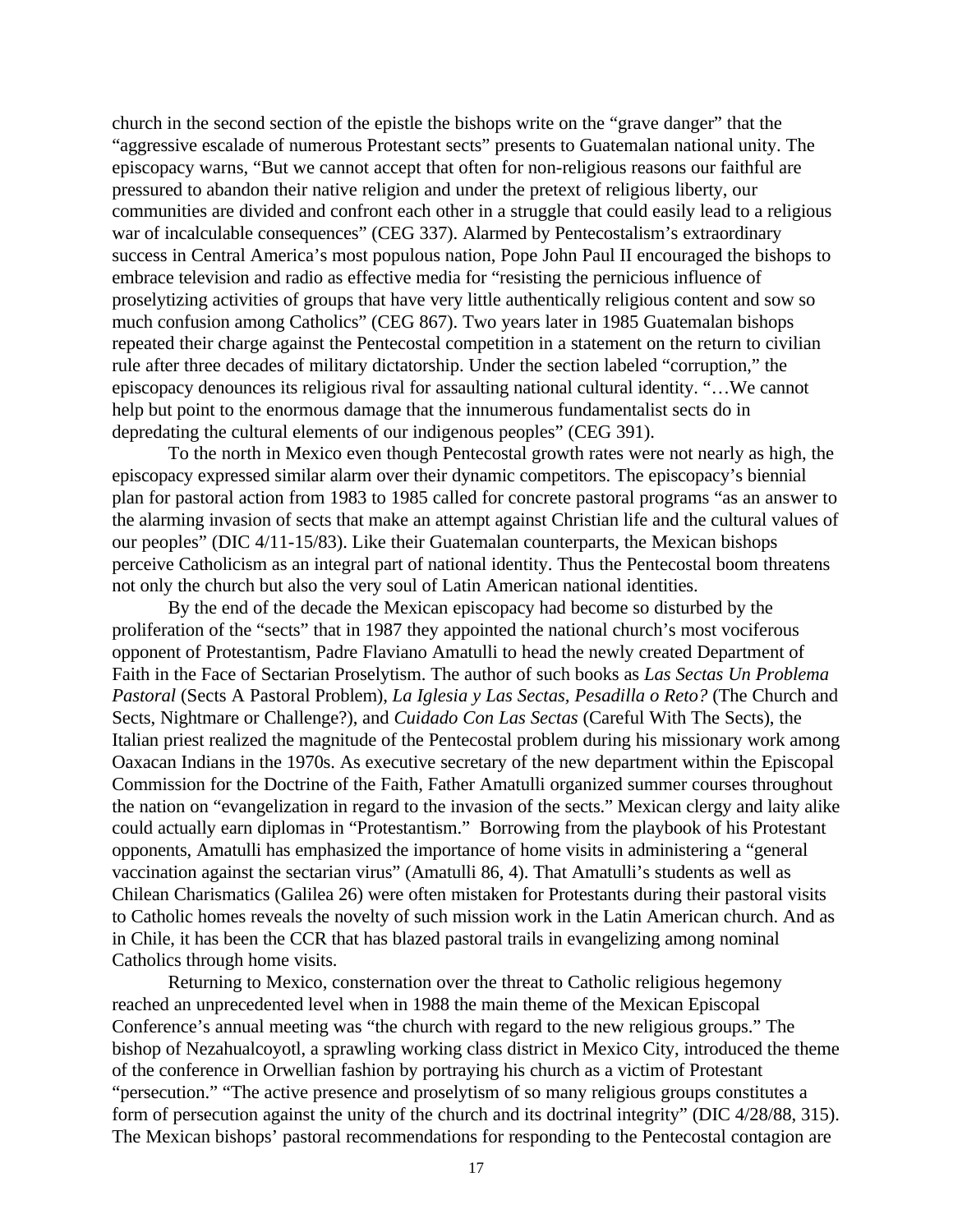essentially a prescription for the CCR. Among the salient pastoral recommendations are to intensify, streamline and personalize evangelization (understood as conversion); revitalize liturgy; and cultivate small ecclesial communities that offer a feeling of shared closeness and fraternity. One of the underlying objectives of such mission work, according the bishops, should be greater emphasis on mysticism and asceticism, key elements that the CCR imported from Pentecostalism.

At the other end of the Americas in Brazil the national episcopacy after a decade of studies of "autonomous religious groups," also made pastoral recommendations that pointed to the pivotal role of the CCR in shoring up the besieged ecclesiastical fortress. Following the lead of their Mexican homologues, the Brazilian bishops in 1989 established a permanent working group on "the grave problems of the sects" within the department of ecumenism. The group's main function is to offer practical advice to clergy on strategies for countering the religious competition (Comunicado Mensal 11/89). The following year Latin America's largest episcopacy demonstrated the same consternation over the proliferation of Pentecostalism as their Mexican counterparts. The main theme at the annual episcopal assembly of 1990 was "autonomous religious groups." After engaging in a round of self-criticism in which they cited their church's excessive rationalism and lack of spontaneity, opportunities for a more personal religious experience, and a well defined behavioral ethic, the ecclesiastical heads recommended pastoral action that dovetails perfectly with the CCR's mission. The bishops called for pastoral work that emphasizes rediscovery of the spiritual experience, the value of subjective and personal religious experiences, and the importance of an immediate experience of God and the Holy Spirit. While the CNBB (Brazilian Bishops' Conference) did not specifically mention the Renewal, it cited "middle class movements," as well as Base Christian Communities, for their "good work" (Comunicado Mensal 4/90). Since the CCR was the largest and most dynamic middle class movement within the church at the time, the CNBB obviously had the Renewal in mind in its laudatory comments.

With the great exception of the Brazilians, the majority of those episcopacies who have made official pronouncements of ecclesiastical approval of the CCR did so between the late 1970s and mid-1980s, just as panic over the Pentecostal "invasion" was reaching fever pitch. And it is no coincidence that the national episcopacies which extended official recognition during the period in question are those that were facing the most intense competition from Pentecostals for the loyalty of popular religious consumers. Beginning with the Panamanian bishops in 1975, the episcopacies of Chile, Puerto Rico, Costa Rica, Honduras, and Guatemala extended ecclesiastical recognition to the CCR over the period of a decade.<sup>xiii</sup> In addition to Brazil, the aforementioned countries have led the region in Pentecostal growth rates. $\frac{x^i}{i}$ 

While all the national episcopacies have embraced the CCR as a strategy to compete with surging Pentecostalism, nowhere is the link as explicit as in the document drafted by the Costa Rican Bishops' Conference in 1979. The episcopal letter is a two-part document that simultaneously addresses both the CCR and the Pentecostal boom. The first part endorses the Renewal with what are subsequently to become standard caveats, such as caution with charismata and instruction not to de-emphasize the Eucharist. Most importantly, the bishops warn of the danger incorporating elements from "separated churches," or Protestantism (McDonnel Vol. II, 505). The second part, called "Protestant Proselytizing," makes a series of pastoral recommendations "in face of the extraordinary intensification of Protestant recruitment, especially by sects who are fanatic, proselytizing and aggressive toward the Catholic church" (McDonnel Vol. II, 505). The pastoral recommendations converge perfectly with the mission of the CCR. Bible courses, more attractive and participatory liturgy, better use of mass media for evangelization efforts and greater catechism are the major pastoral directives. The Costa Rican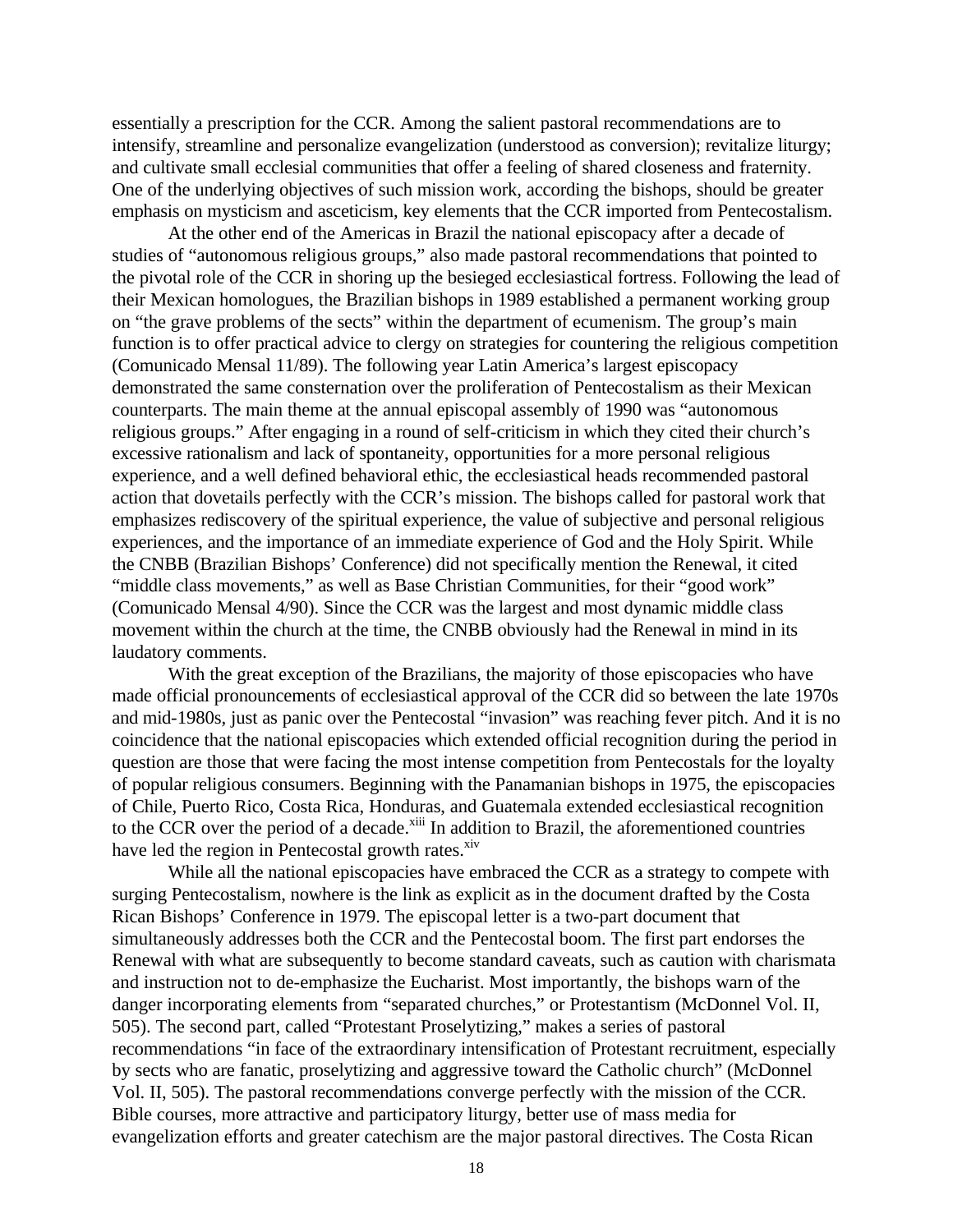bishops also naively insist that their "separated brothers cease all aggressive and proselytizing activities" (McDonnel Vol. II, 506).

Though faced with the stiffest Pentecostal competition in Latin America, the Guatemalan episcopacy extended ecclesiastical recognition somewhat reluctantly to the CCR. The Guatemalan pastoral instruction on the Renewal merits some exploration because it neatly captures the ambivalence with which many episcopacies have given the green light to the CCR. During the 1980s and even today most Latin American bishops are not Charismatics and many have little affinity for its pneumatic spirituality. Nevertheless, despite reports of groups of Renewal members defecting to Pentecostal churches, most national bishops' conferences in the region have come to view the CCR not as a bridge to the Assembly of God, for example, but as a barrier to further losses of the Catholic flock. In welcoming the CCR into the ecclesial fold, the bishops can offer the same pneumatic product as their Protestant rivals. Catholics no longer have to forsake the Virgin and pope in their quest for more spirited religion.

Perhaps the ambivalence of the Guatemalan bishops is best captured by the amount of ink devoted to the "fruits" of the CCR, on one hand, and the "risks" on the other. Though enumerated first, the positive points total half as many as the potential dangers, eleven to twentyone. The episcopal instruction recognizes the CCR's evangelistic work and focus on the Holy Spirit and Jesus as the movement's ripest fruits. Salient among the twenty-one potentially rotten fruits are risks relating to two major and often interrelated themes, faith healing and episcopal authority. Nearly half of the potential dangers relate directly to faith healing. Risk number eighteen captures the interrelation between the two main episcopal concerns and reveals the threat that faith healing poses to the bishops' charismatic authority. "In Charismatic Renewal groups massive assemblies are often organized at which the sick are prayed for in a special way. These assemblies must be under the responsibility of a priest, authorized for such an event by the bishop, so that everything develops according to the spirit of our Catholic tradition for the greater glory of God and for the good of the infirm who with faith come to receive the healing power of Jesus in his Church" (CEG 415). The principal pastoral recommendations are aimed at increasing ecclesiastical control over the CCR. Priests and religious are urged to become involved in the movement to prevent it from straying and creating "parallel structures" (CEG 417).

#### **The Virgin at the Vanguard**

Further evidence of the bishops' ambivalence about approving a Pentecostal type of ecclesial movement is their emphasis on the Virgin as defender of the faith and guardian of Catholic orthodoxy. For a movement rooted in Pentecostal spirituality, which has historically in Latin America been radically anti-Catholic, what better way to preserve the Catholicness of the Renewal than through emphasis on the element that most distinguishes the church from its Protestant competitors. Thus the Virgin in her myriad national and local incarnations has over the past decade and a half come to constitute the dividing line that separates Catholic Charismatics from Pentecostals. Episcopal emphasis on the importance of the Virgin of Guadalupe or Our Lady of the Immaculate Conception, among others, is a clear example of the marginal differentiation of a standardized religious product.<sup>xv</sup> That is, in the figure of the Virgin, the church's chief religious producers offer an appealing variant of the pneumatic spirituality shared by both Catholic Charismatics and Pentecostals. Without the Mother of God to differentiate their brand of charismatic spirituality from that of their Protestant rivals only the pontiff is left to guard the bridge leading to Pentecostalism.

Thus in their episcopal recognition of the Guatemalan CCR, the bishops attempt to place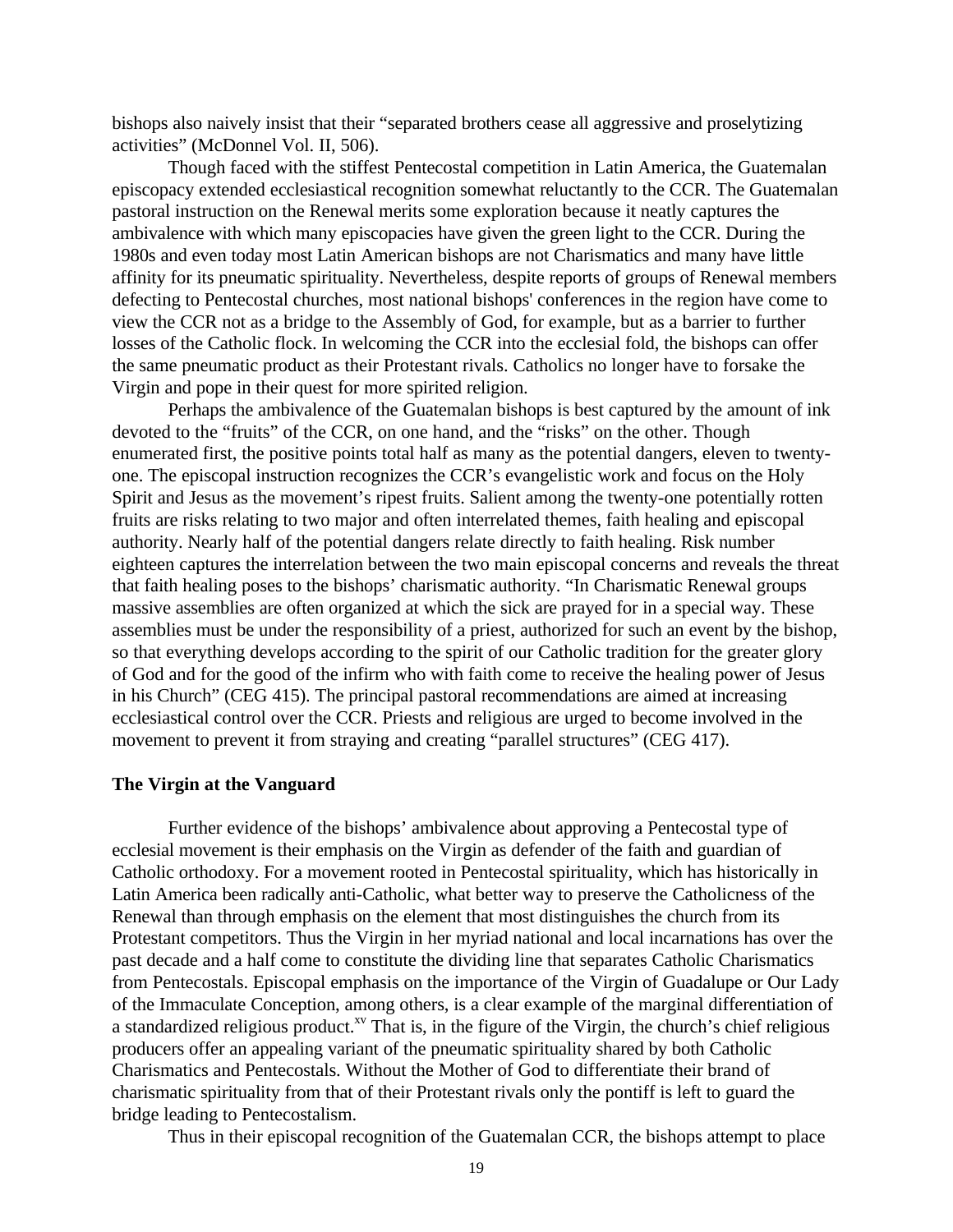the Virgin at the center of the movement. Even before mentioning the positive and negative aspects of the Renewal, the episcopacy devotes an entire section of the instruction to the Virgin's role in the movement. In their opening statement, the bishops remind Charismatics that Pope John Paul II wants Mary to be at the heart of the Renewal since she is the one best equipped to guide and direct the movement (CEG 410). This point is then reiterated in the section on pastoral recommendations in which the Virgin is presented as the "guarantee of orthodoxy…in face of the danger of the certain influence of non-Catholic currents…" (CEG 418-419). Finally, the bishops conclude their pastoral instruction on the Renewal by imploring the Mother of God to ensure faithfulness to the Holy Spirit and the church. "And may Mary, full of grace, help us all to be truly faithful to the Holy Spirit and to support her inspiration for a renewal of our church" (CEG 420). Even more explicitly then their Guatemalan homologues, the Honduran bishops in their approval of the CCR state, "devotion to the Virgin and the saints should be an element that distinguishes the CCR from Protestants and that gives a certain guarantee of orthodoxy to the simple faithful" (CEH 20).

If both national episcopacies and individual bishops frequently exhort the Renewal in Latin America to embrace the Virgin it is also because during its first decade and a half, roughly until the mid-1980s, the CCR kept Mary at the margins of the movement. *Jesus Vive e é o Senhor* (Jesus Lives and Is Lord), one of the two main monthly journals of the Brazilian CCR, reflects the Virgin's early peripheral role. From the journal's founding by Father Cipriano Chagas in May of 1977 until 1983 there are no major articles on the Mother of Jesus. Rather, the journal's primary focus during its first six years is faith healing, conversion testimonials and the role of the Holy Spirit in believers' lives. However, starting in 1984 Mary begins to command more attention and within a couple years major articles on her role in the CCR have become a regular feature of *Jesus Vive e é o Senhor.* And the Virgin currently has her own regular section called "Our Mother" (*Nossa Mãe*) in the other major Charismatic journal in Brazil, *Brasil Cristão* (Christian Brazil), which was launched in 1997 by one of the two North American fathers of the Brazilian CCR, Padre Edward Doughtery.

The Virgin's migration from the sidelines of the Renewal to center stage is clearly the result of episcopal pressure to ensure the Catholicness of a movement that inherited its pneumacentrism from Pentecostalism. Mary played only a bit part during the first half of the Renewal's three decades in Ibero-America because of Protestant influences in the movement. But as the CCR rapidly expanded and sought episcopal approval, it increasingly became necessary to bolster the Catholic identity of the movement. And of course the Virgin, particularly Guadalupe (the "Queen of Mexico"), is the most potent and visible symbol of Catholic identity in Latin America. Thus by embracing her the Renewal has fortified its Catholicness in the eyes of incredulous bishops and developed a differentiated religious product that clearly distinguishes itself among spiritual consumers from its Pentecostal competitors. Latin American Christians seeking a more pneumatic type of faith can now choose between virgophilic and virgophobic brands of the same charismatic religious product.

No single incident more clearly illustrates the pivotal role of the Virgin in differentiating the Charismatic product from the Pentecostal than the infamous "kicking of the saint" incident in which on Brazilian national television on October 12, 1995, (the holy day of the Virgin of Aparecida) a Universal Church of the Kingdom of God bishop, Sergio von Helde, kicked and punched a statue of Our Lady of the Apparition, the country's patron saint. Pastor von Helde's desecration of the Brazilian patroness, as offensive as it was to millions of Catholics, was more than a violent and irrational act of iconoclasm. Rather, his desecration of Aparecida was a strategic attack on the main element that differentiates the Charismatic product from the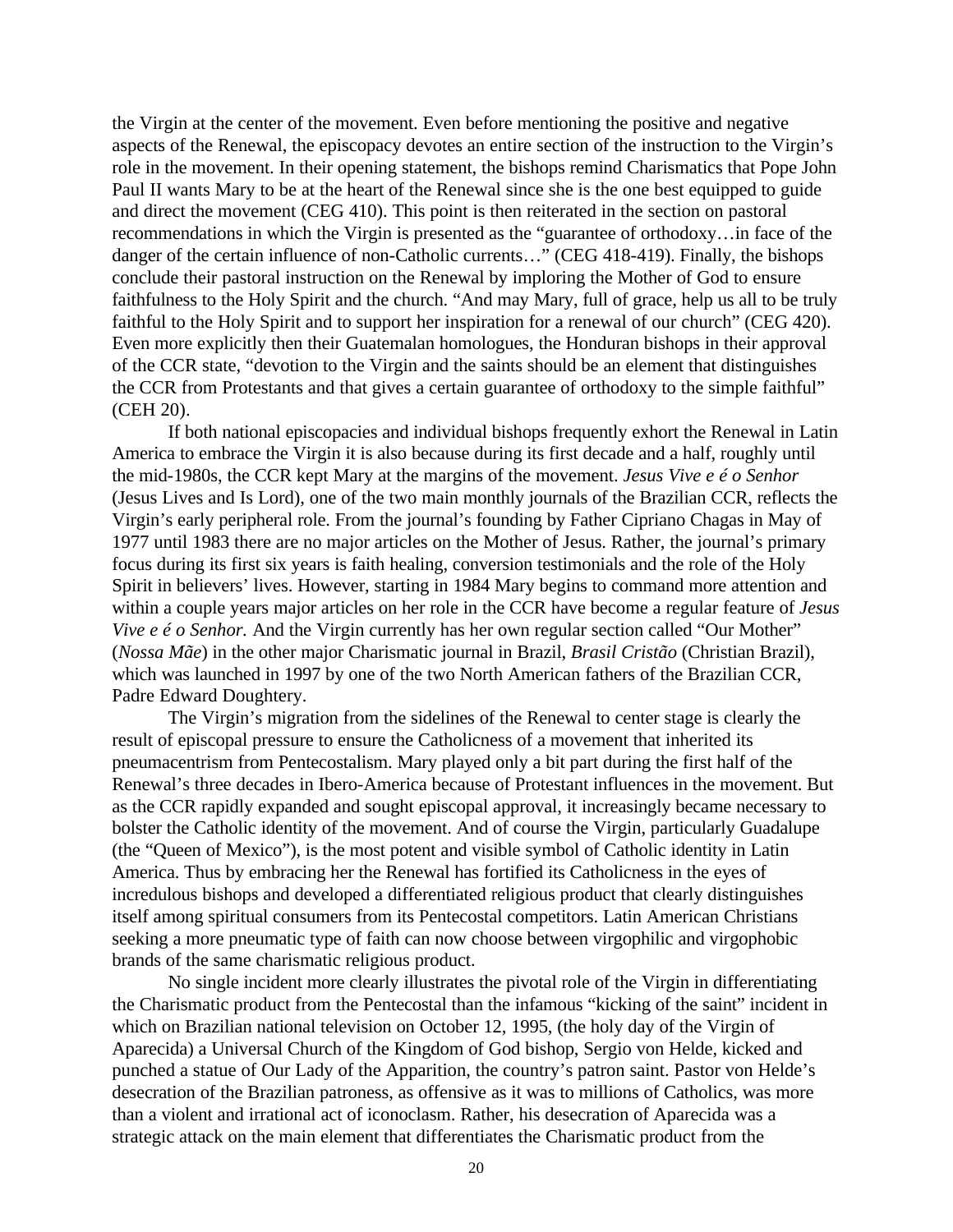Pentecostal. Bishop von Helde and many of his Pentecostal brethren correctly perceive much stiffer Catholic competition in the form of the CCR. Pentecostal leaders must now contend with a Catholic church that offers the same spiritual power of the Holy Spirit that is found in their own temples. Therefore in the context of an unregulated religious marketplace that offers a standardized product (pneumatic spirituality), successful spiritual entrepreneurs can be expected to attempt to attract new consumers of the divine through attacks on the features that differentiate a rival brand's product from their own. Put simply, many Latin American Pentecostal leaders understand that it is above all the Virgin Mary who keeps millions of Catholics, especially Charismatics, from abandoning their native faith. They logically worry that the Virgin's more central role in the CCR could reduce the flow of Catholic converts to Pentecostalism.

Thus having embraced the Virgin and won widespread episcopal approval, the CCR began its third decade in Latin America as the largest and most vital Catholic lay movement in the region. Even in Brazil where Base Christian Communities had found more fertile soil than in any other nation, CEB members in the early 1990s found themselves outnumbered by their Charismatic coreligionists at a ratio of two to one (Prandi 14). Given the continuing expansion of the CCR and the declining stock of CEBs, the former probably claims four times as many members as the latter at the beginning of the new century.

#### **Waging War on the Wolves**

In addition to continued rapid expansion during the 1990s, the most important pattern of development during the decade has been the completion of the CCR's transformation from a loosely structured, ecumenically oriented movement to a bureaucratized ecclesial group at the vanguard of the church's competition with Pentecostalism for larger shares of the popular religious market. Long gone are the early days when Charismatics and Pentecostals worshiped together at ecumenical prayer groups. Today CCR leaders, such as those gathered at the 1997 national congress in Brazil, are more likely to pray "to break the strength of the evangelicals" (Carranza 226). At the same congress, held in Guaratingueta, Sao Paulo, Padre Alberto Gambarini, a specialist in demonology and "sects," exhorted fellow Charismatics to invest in television and radio "in order to vanquish Satan and the enemy sects that are penetrating every home in the country" (Carranza 226).

During the 1990s the panic over the "invasion of the sects" that had erupted in the mid-1980s only intensified. In Brazil, the president of the CNBB, Monseñor Luciano Mendes, in a 1991 speech cited the proselytism of the expanding "sects" as the greatest obstacle to pastoral action (Comunicado Mensal 3/91). Following suit, Mendes's successor, President Lucas Neves, stated in 1995 that the "sects" would be the CNBB's main adversary for the rest of the decade and that the bishops were considering joining forces with mainline Protestant churches in a holy war against "fundamentalist sects" (Oro 93). Alarm over burgeoning Pentecostalism reached the pinnacle of the international church with Pope John Paul II in 1992 at the Fourth General Conference of Latin American Bishops in Santo Domingo denouncing Latin American Protestants as "rapacious wolves" raiding the vulnerable Catholic flock (Hennelly 48).

In direct response to surging Pentecostal competition the pontiff and bishops developed "New Evangelization" as the main theme of the episcopal conference. The New Evangelization essentially seeks to revitalize the Latin American church through pastoral action aimed at members of the Catholic flock deemed most vulnerable to Pentecostal predators. In his opening address at the conference, the pope identified families, youth and the infirm as the easiest prey for the Pentecostal competition (Hennelly 48) while the bishops in their conclusion single out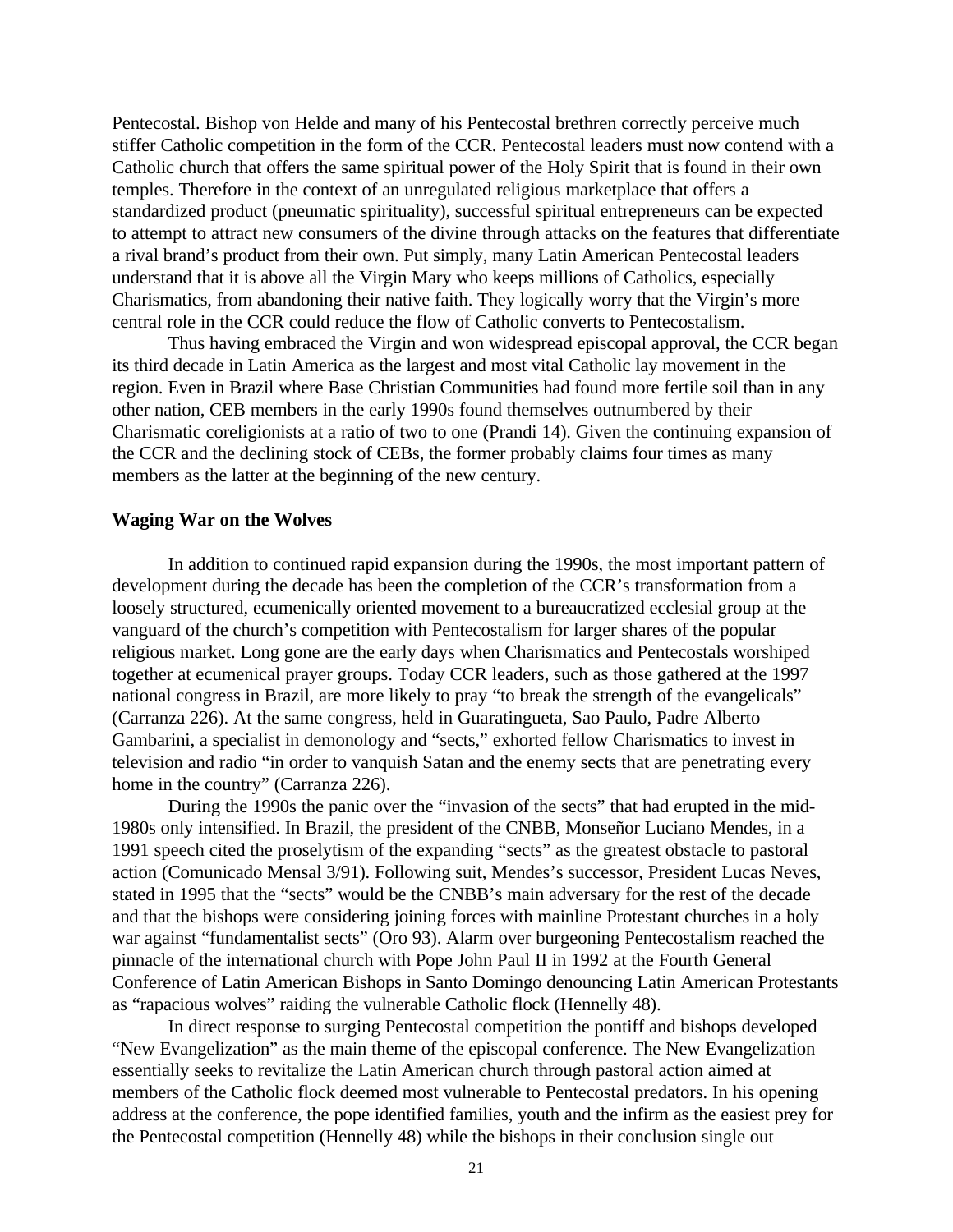migrants, people unattended by priests, "religious ignorants," "simple people," the poor, and those with family problems as sectors of the Catholic population that are vulnerable to the "advance of the sects" (Hennelly 112). Collectively the episcopal and pontifical definition of vulnerable sectors is so comprehensive that the great majority of Latin Americans would be included in it.

Despite the lack of specificity, the New Evangelization has made a preferential option for nominal Catholics among the popular classes of urban Latin America. Within this preferential populational group those who are sick, adolescents and young adults, and families in crisis receive special attention. Numerous episcopally commissioned studies of the Pentecostal boom have identified these sectors as the most frequent converts to the Protestant competition. Cognizant of the supreme importance of faith healing in the extraordinary success of Pentecostalism in the region, the pope in his opening address called for special pastoral attention to the sick, "bearing in mind the evangelizing power of suffering" (Hennelly 58).

The type of pastoral action called for by the New Evangelization at Santo Domingo is essentially a prescription for the CCR. Although not mentioned by name, the CCR is lauded by the bishops as a movement that has "produced much fruit in our churches" (Hennelly 102). The episcopal leaders had the CCR in mind when they stated "these movements give priority to the word of God and praying together, and they are particularly attentive to the action of the Spirit" (Hennelly 102). More importantly, the specific pastoral action recommended by the pontiff and the heads of the Latin American church represents the same missionary activity the Renewal had been carrying out for more than a decade. The pope's clamor for evangelization that focuses on a personal relationship with God, active liturgy and lay participation and Marian devotion is an unequivocal endorsement of the mission of the CCR (Hennelly 48). Further endorsement comes from the bishops who state that it is the task of the New Evangelization to "arouse a personal acceptance of Jesus Christ" with the Holy Spirit providing the "creative breath" of the New Evangelization (Hennelly 82). Moreover, the bishops specifically point to pastoral directions that the CCR, more than any other Latin American ecclesial group, had already been following. Besides personal acceptance of Jesus, the episcopal leaders recommend greater lay participation in church life, increased devotion to the Virgin and pope, welcoming the Spirit at moments of crisis, animated and participatory liturgy, and home visits to nominal Catholic families (Hennelly 113).

Although already at the forefront of church missionary activities, the CCR in Latin America responded to the call made at Santo Domingo for New Evangelization by intensifying its proselytizing activities. Of course faith healing in its multiple forms is probably the most effective form of evangelization, but beyond attracting nominal Catholics back to the ecclesial fold through the promise of restored health, the Renewal took specific pastoral measures to win new adherents. At the grassroots level, Charismatics copied the Pentecostal competition by evangelizing through home visits.<sup>xvi</sup> The "visitation ministry," as it is called in Brazil, sends lay missionaries, who are mostly Charismatics, to the homes of the target population of vulnerable nominal Catholics to invite them to attend a prayer group or some other church function. Unaccustomed to Catholic missionary agents knocking on their doors, many mistake the visitors for Pentecostals, Mormons or Jehovah Witnesses who pioneered door to door evangelization in Latin America.

# **CCR vs. IURD on TV**

While individual Charismatics evangelize through personal contact, the CCR has also emulated its Pentecostal rivals in embracing mass media, particularly television and radio, as a potent tool for spreading the Charismatic gospel. In fact, such is the Renewal's dominance of Catholic radio and television in many Latin American countries that there would be precious little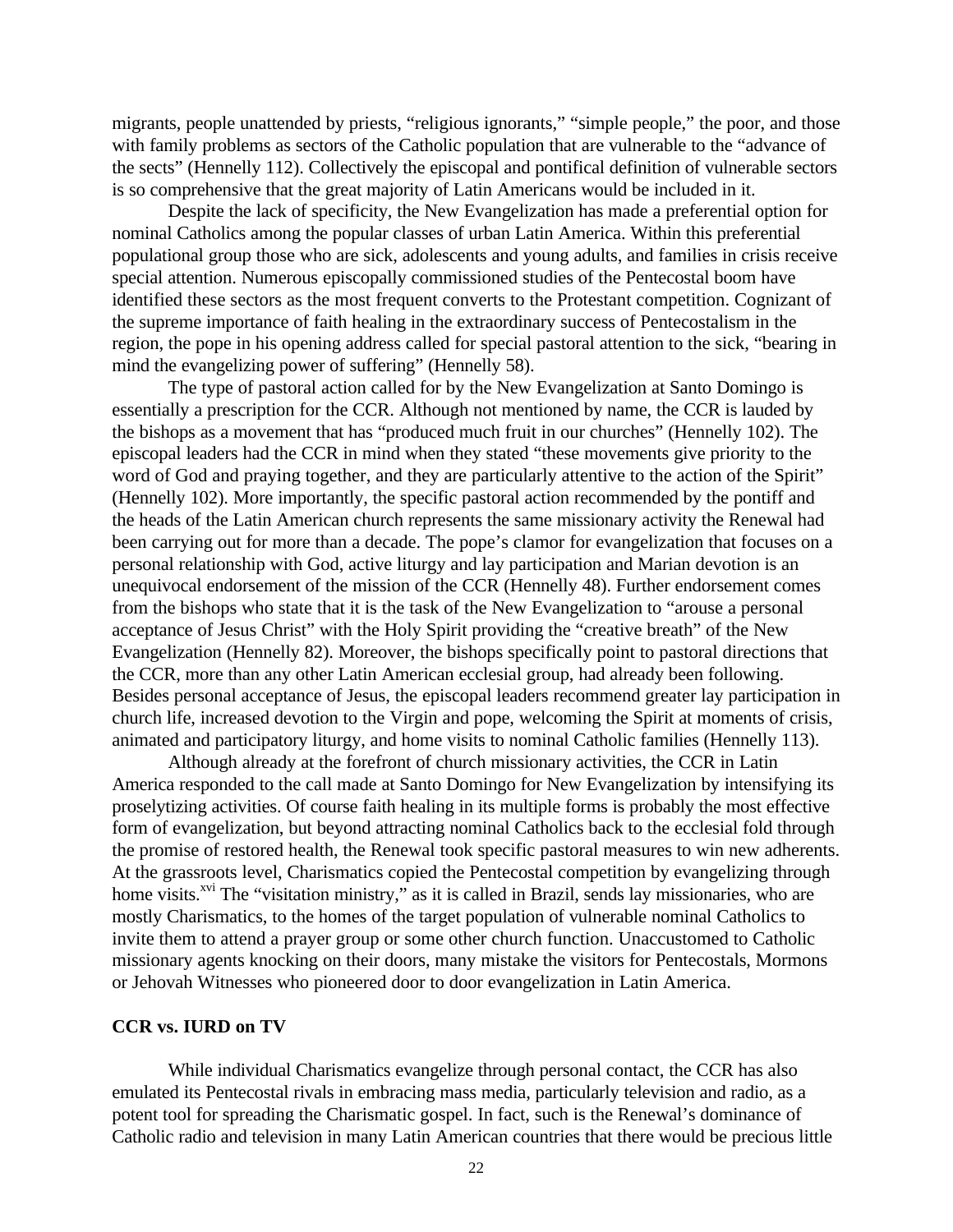church programming without it. In Brazil, the majority of the programming on the country's one hundred eighty-one Catholic radio stations is produced by CCR members (Isto E 12/24/97, 100), while in Guatemala the Renewal almost single-handedly answered the papal call to the episcopacy in 1983 to take to the airwaves to "counteract the pernicious influence of the proselytizing activities of groups with little authentically religious content that create confusion among Catholics" (CEG 867). Six of the seven Catholic radio stations in Guatemala are run by the CCR (de Gongora and Estrada). Padre Hugo Estrada's Charismatic mass is broadcast on Guatemalan cable television twice a week. And in the strategic area of televangelism, it is the Brazilian CCR that has established the greatest presence on the small screens of Latin America.

The Brazilian Renewal has moved far beyond the simple broadcast of Charismatic masses to the production of religious dramas akin to the country's wildly popular *novelas* or soap operas.<sup>xvii</sup> It is no coincidence that Charismatic television is strongest in the Latin American nation that has the greatest degree of Pentecostal programming. The Universal Church of Kingdom of God, in fact, runs its own station, Rede Record. More than any other factor it was Pentecostalism's dominance of religious broadcasting that compelled the Brazilian CCR to embrace television as a powerful medium for realizing their evangelical mission. Father Edward Doughtery has made CCR history by not only importing the movement to Brazil but also by pioneering in Catholic TV. In 1983 his Charismatic association, Associação do Senhor Jesus (Association of Lord Jesus) aired the country's first CCR program, We Announce Jesus (Anunciamos Jesus), which is currently the longest running weekly Charismatic program.

That a North American priest, hailing from a nation with the world's most competitive religious and television markets, should be the one to put the Brazilian CCR on TV is unsurprising. Having come of age in a religious landscape thoroughly dominated by their own church, Doughtery's Brazilian coreligionist peers knew next to nothing about competing for spiritual consumers in a free market of faith. Emphasizing the importance of intelligent marketing of the Charismatic product, the North American Jesuit explained in a 1998 interview how market research to determine the tastes and preferences of spiritual consumers allows him to "satisfy the customers." During the past decade Padre Eduardo has expanded his operation to include control of a large television production center, O Centro de Produção Século XXI (Century 21 Production Center). Century 21, located in the small city of Valinhos, Sao Paulo, comprises three large studios, which employ the latest technology in video production and a spacious auditorium for hosting studio audiences. Its programs are shown on national television covering 85 percent of Brazilian territory, and recently Century 21 has started to export its product to other Latin American nations, the U.S. and Europe (Carranza 198 and 201).

Also a skilled fundraiser, Father Doughtery finances his enterprise through a combination of contributions from the seventy thousand members of his Association of Lord Jesus, sales of television programs and religious articles, and occasional donations from wealthy Brazilian, North American and European Charismatics. Salient among the latter is the Breninkmeyer family who owns C&A, the international chain of department stores with a strong presence in Brazil (Carranza 198-99). In contrast to his initial efforts, which were spurned by the CNBB under the influence of progressive bishops, Padre Eduardo over the past decade has won widespread episcopal support for his starring role in bringing the Brazilian church into the homes of millions of TV viewers. Commenting on both Century 21 and the inauguration of Redevida (the church's answer to the IURD-owned Rede Record) Doughtery's local bishop, Monseñor Geraldo Azevedo of Campinas said, "the Catholic church went for a long time without investing in communication… that's why we need an offensive to counterbalance the presence of Pentecostal churches in the mass media" (Carranza 203).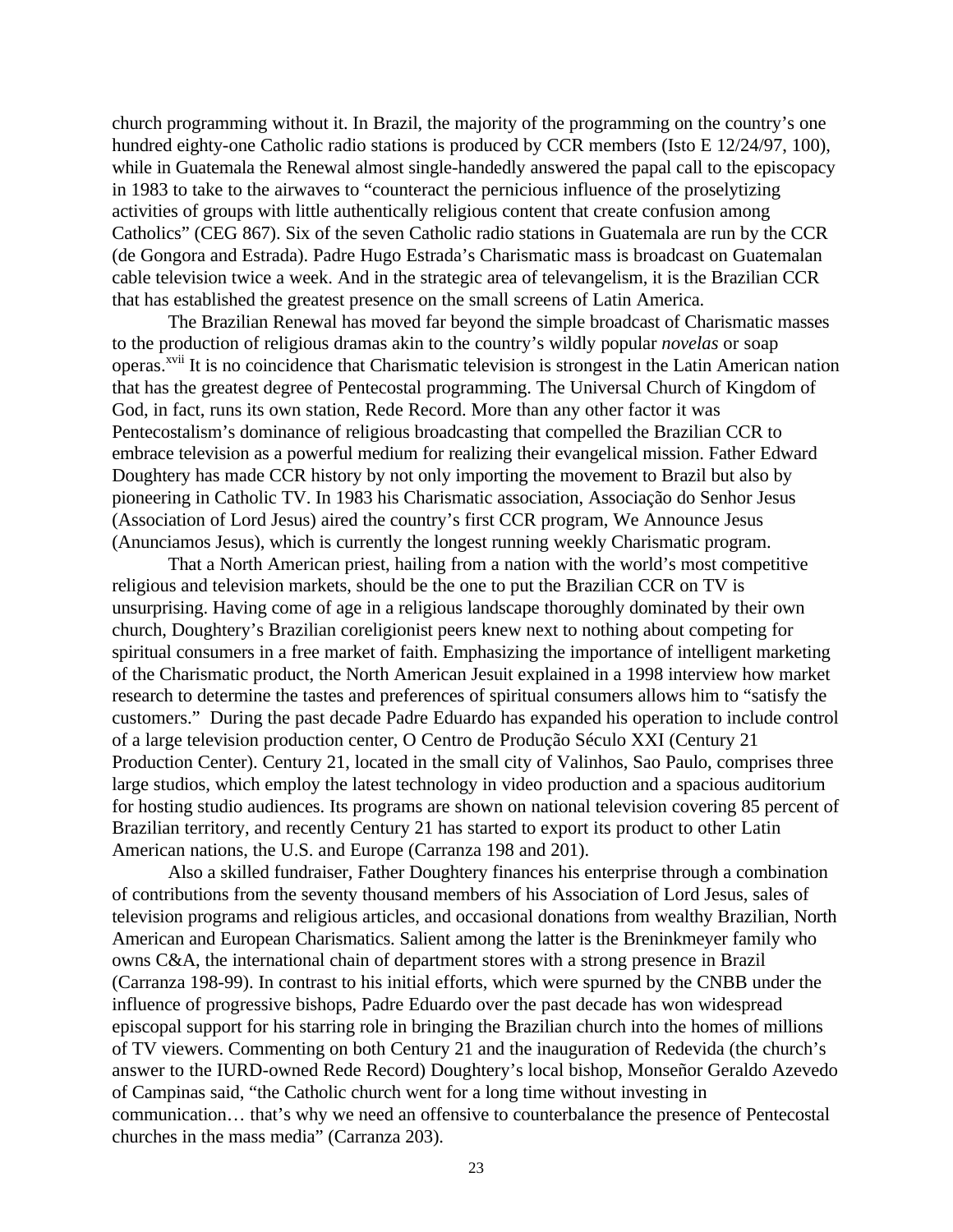Undoubtedly the church's most potent weapon in the battlefield of television is its newest creation, Redevida (the Life Network). Inaugurated in May of 1995, Redevida is Brazil's first Catholic television station. While the station is not technically an organ of the church, 80 percent of its programming is religious and its creation was a joint project of the Catholic media impresario João Filho and the CNBB, who in 1989 won the concession for the station from the Sarney government. "The Christian family channel," as it is known in the church, is not directly controlled by the CCR, but the fact that Charismatics are its target audience and most of its programs are produced by CCR producers, such as Seculo XXI translates into profound Renewal influence. Currently broadcasting eighteen hours a day, Redevida is transmitted throughout the nation via satellite and is financed through the sale of advertising space and donations (Carranza 210). In accord with its mission to the "Christian family," Redevida does not accept advertising of alcohol, tobacco or other products deemed offensive to Catholic family life. The proscription of "sinful" advertising from Redevida largely reflects CCR influence on the station. Charismatics, especially from the popular classes, tend to adopt a Pentecostal-type ascetic code of conduct, which allows them to externalize their conversion to a life in the Spirit. Finally, beyond the world of Catholic television, the CCR has greatly benefited from increasing exposure on secular TV, especially on Latin America's largest network, Rede Globo. As mentioned previously, since 1998 Padre Marcelo has appeared as a regular guest on the Faustao show, one of Globo's most popular programs, and his carioca conpere, Father Zeca, a young Charismatic priest idolized by CCR youth in Rio de Janeiro, has also received widespread secular media coverage.

# **A Tardy Episcopal Embrace**

Redevida went on air less than a year after the Brazilian Bishops finally granted official ecclesiastical approval to the CCR. That the CNBB recognized the movement more than a decade later than many of its Latin American counterparts requires an explanation. While the Brazilian church was facing some of the stiffest Pentecostal competition in the region, and many moderate and conservative bishops already viewed the CCR as an attractive product for Catholic consumers, the strength of the progressive wing of the episcopacy delayed ecclesiastical approval. Common among progressive bishops and clergy is the view that the CCR is part of a conservative restorationist project designed to curtail the influence of Liberation Theology and the Base Christian Communities that subscribe to liberationist ideologies. Typical of this viewpoint is the CNBB department of communication, which in 1984 refused Father Doughtery's request for funding of his program Anunciamos Jesus. Dominated by progressives, the episcopal department viewed Anunciamos Jesus as an obstacle in the ecclesial path toward liberation. In rejecting funding for the program, the department described Anunciamos Jesus as following a "line that is incorporeal, Pentecostal, spiritualist, authoritarian, hierarchical and contrary to the pastoral path of the CNBB" (Carranza 185). Such "progressive" views forced Padre Eduardo to go abroad, particularly back to his native U.S., in search of funding. The Brazilian bishops, of course, like their homologues throughout Latin America, were also very concerned about the CCR's potential for developing into a parallel ecclesial movement and the threat to their own authority posed by a group that seemed to claim a direct channel to the Holy Spirit. However, the unparalleled strength of the progressive sector in the CNBB during the 1970s and much of the 1980s meant that Base Christian Communities and not the CCR would receive preferential CNBB support. It is only with the ascendancy of moderates and conservatives and ever-expanding Pentecostalism at the beginning of the 1990s that a critical mass of bishops came to view the CCR as one of the most effective means of revitalizing the church in the face of relentless Protestant competition.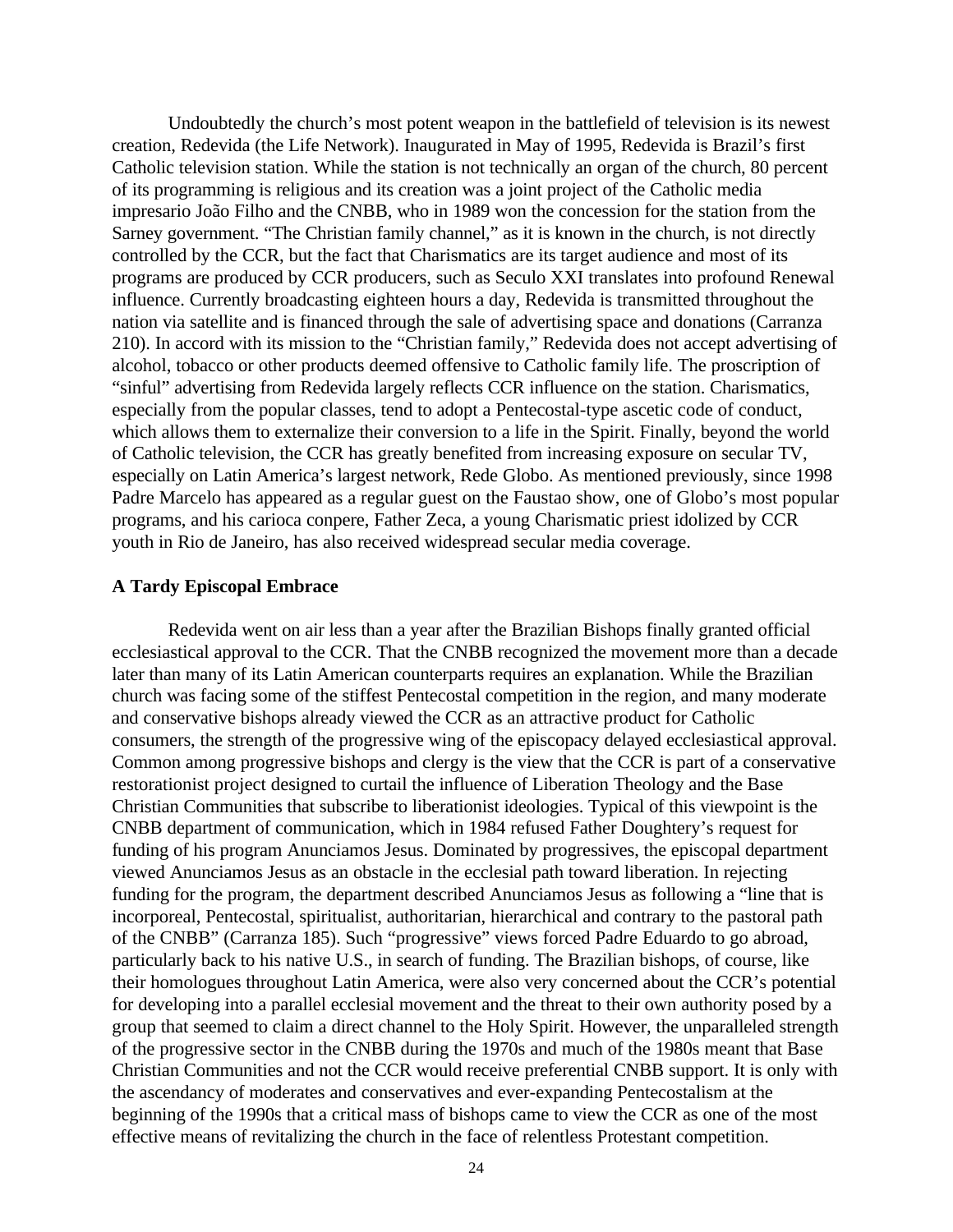Also contributing to the episcopal green light was a new CCR program designed to promote further growth and take on the Pentecostals head on. Launched in 1993, a year before the episcopacy recognized the Renewal, the "National Offensive" set the ambitious goals of establishing at least one prayer group in every Brazilian parish, expanding at least one percent faster than the general population, augmenting the number of seminarians by 10 percent per year, identical gender participation, and mobilizing at least one million Charismatics for a day of Marian prayer every October 12. Under the slogan, "with renewed missionary ardor," the National Offensive also put together a more structured national office divided into twelve departments. One of the salient departments is Project Lumen, which coordinates the movement's evangelization work through mass media (Ofensiva Nacional and Lima and Oyama 7). In seven years the Offensive has already realized several of its goals. Most importantly, the CCR now has prayer groups in all Brazilian parishes. Thus, the launching of the Offensive allowed the CCR to flex its ecclesial muscles and demonstrate to the bishops that more than any other church movement, it had the strength to turn back the tide of nominal Catholics rolling into Pentecostal churches.

### **The Politics of Charisma**

The religious market is not the only place where the CCR competes with its Pentecostal rivals. After spending its first two decades on the political sidelines in most countries, the CCR, particularly in Brazil, has taken a page from the Pentecostal playbook and has sent some of its own players to the arena of electoral politics. In Brazil, the CCR's first step into the political arena occurred in the late 1970s with the election of its national president, Osmar Pereira, to the office of federal deputy representing the state of Minas Gerais (Carranza 122). A decade later at the local level, Father Doughtery mobilized Charismatics in Campinas to elect one of their own, Salvador Filho, as alderman on the city council in 1988 and again in 1994 (Carranza 122). Reflecting its increasing interest in politics, the Brazilian CCR at its 1995 national congress created an additional department, Matias, which coordinates the movement's political strategy (Carranza 123). Not to be outdone by the Protestant *bancada evangelica*, a bloc of evangelical (predominantly Pentecostal), national legislators elected in the late 1980s, CCR members founded their own political party, the National Solidarity Party (PSN), which seeks to elect Charismatics to political office at all levels. In the late 1990s, the Brazilian CCR could claim two federal deputies, two state deputies, in Sao Paulo and Minas Gerais, and some five hundred mayors and city council members throughout the country (Carranza 125).

While CCR political activity in Brazil tends to confirm the suspicions of Catholic liberationists that the movement is a conservative force, other experiences in Latin America demonstrate that the Renewal is capable of engaging in a range of political behavior. At the federal level in Brazil, Charismatic legislators have adhered to a political agenda that very much resembles that of their Evangelical counterparts. Not only have they opposed legislation to recognize same sex unions and abortion, but also Deputy Filho headed a petition with twenty thousand signatures demanding that the proposal to legalize same sex unions not even be brought to the legislative floor. He denounced the proposal as nefarious and abominable, which made him enemy number one of the Brazilian Association of Gays, Lesbians and Transvestites (Carranza 128). Filho also led the National Campaign against the legalization of abortion, which was launched on the Charismatic television program "Let's Praise the Lord" (Louvemos ao Senhor) on the Redevida channel in August of 1997. In accord with Catholic doctrine, Filho opposes abortion even in the cases of rape and risk of mortality to the mother (Carranza 128).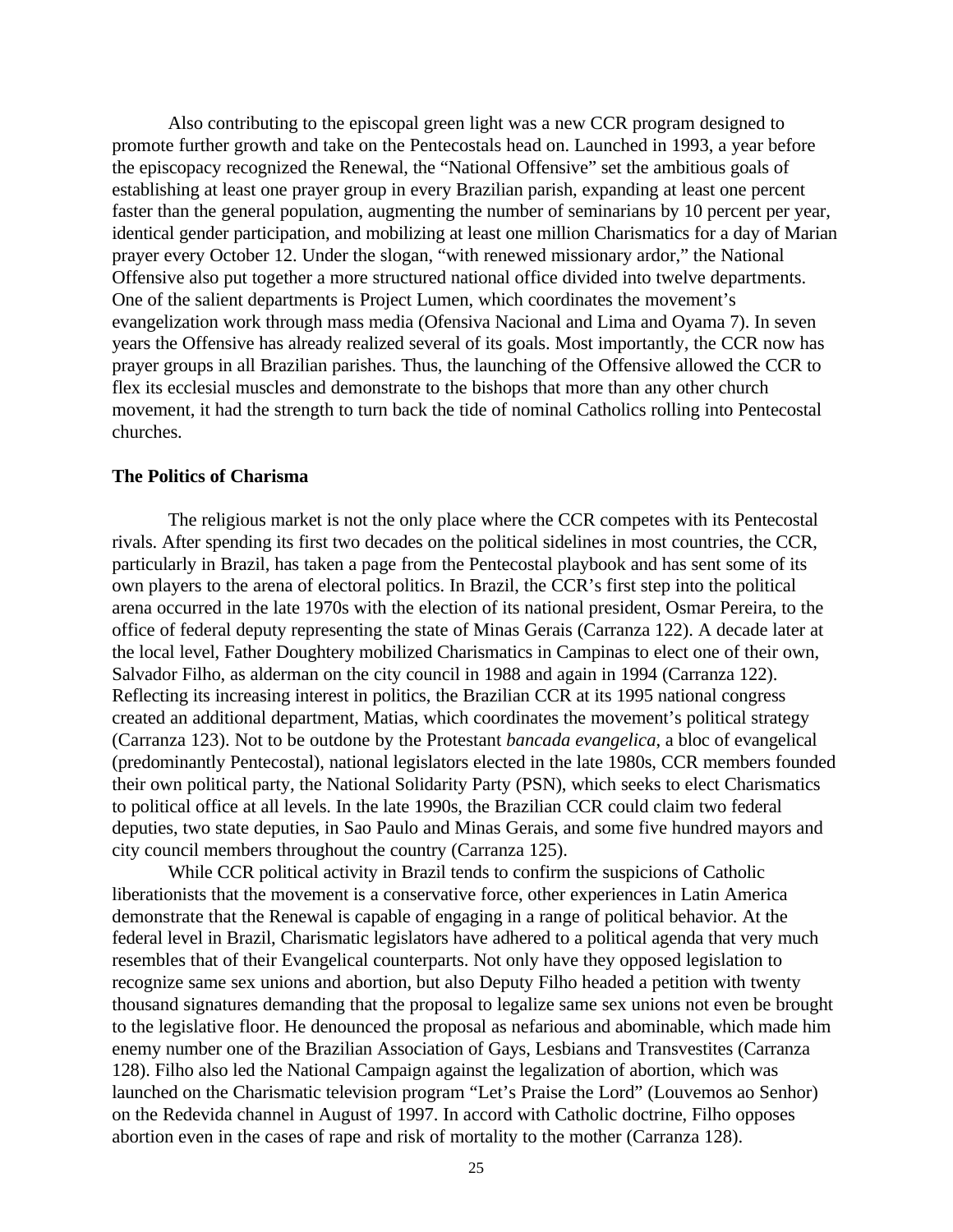Confirming the conservative political orientation of the Brazilian CCR, a poll of electoral patterns found Charismatics voting for conservative presidential candidate, Fernando Henrique Cardoso at a higher rate than any other religion surveyed, including Pentecostals. 46 percent of Charismatics surveyed voted for the current president, Cardoso, while only 22 percent cast their ballot for the leftist candidate of the Workers' Party (PT) Lula da Silva. Charismatics, in fact, rejected Lula at a rate that was second only to Pentecostals. Perhaps even more notable, however, is the fact that Base Christian Community members, much to the chagrin of their liberationist leaders, preferred Cardoso over Lula, who has been the political darling of the progressive church. Cardoso won 40 percent of the CEB vote while Lula garnered only 31 percent (Prandi 176). In contrast to the Brazilian CCR, Charismatics in a popular district of Curacao joined a progressive political movement in support of agrarian reform in 1987 (Lampe 434). While studies of Charismatic political activity in Latin America are lacking, it is probably the case that the Brazilian experience is quite typical. There are those would predict that as the movement continues its expansion among the popular classes, the potential for progressive political action will grow. However, the predominantly conservative orientation of Pentecostal political action in the region should dispel the myth that the popular classes have any natural affinity for progressive politics. That more Brazilian CEB members voted for President Cardoso than Lula is dramatic evidence of the lack of such an affinity. One would expect that a candidate such as Lula, a former factory worker without a high school degree whose party claims to represent the interests of the Brazilian popular classes, would be the natural candidate of Catholics belonging to ecclesial communities that are conceived as the pastoral expression of liberation theology's "preferential option for the poor." Yet an astonishingly high proportion, more than two-thirds, of CEB members did not vote for Lula in the 1994 presidential contest (Prandi 176). The most likely scenario is for the CCR to continue following a moderately conservative political agenda as it expands on the urban peripheries of Latin America.

# **Free Market Salvation**

Thus in the space of just three decades the Charismatic Renewal has developed into the largest and most animated Catholic lay movement in Latin America. Base Christian Community members watch from the sidelines as the RCC fills soccer stadiums throughout the region with spirited believers and dominates Catholic broadcasting with its own message of liberation, which calls not for freedom from political and economic oppression but rather for deliverance from demonic oppression. That the type of liberation promised by the Charismatic Renewal has proved far more appealing to popular religious consumers than the kind offered by many CEBs is powerful proof of the vitality of Latin America's new religious marketplace in which consumer demand (or lack thereof) determines the fate of spiritual enterprises.

Over the past four decades popular religious consumers in Latin America have exhibited a strong preference for pneumatic spirituality in both its Christian and non-Christian forms. It is no coincidence that the most successful religious organizations in the region are those that revolve around direct contact with or even possession by the Spirit and spirits. Charismatic Catholicism, Pentecostalism and the African-Latin religions, such as Brazilian Candomble, as different as they may be in other aspects, all share the common element of pneumacentrism. And as this article has demonstrated, one of the primary functions of the Spirit, and indeed the spirits, is to heal individual believers of their earthly afflictions. In his study of the RCC in Curacao, Armando Lampe makes the crucial point that religions of possession are also ones of healing; the two moments are inextricably intertwined (Lampe 434). Thus, charismatic Christianity and African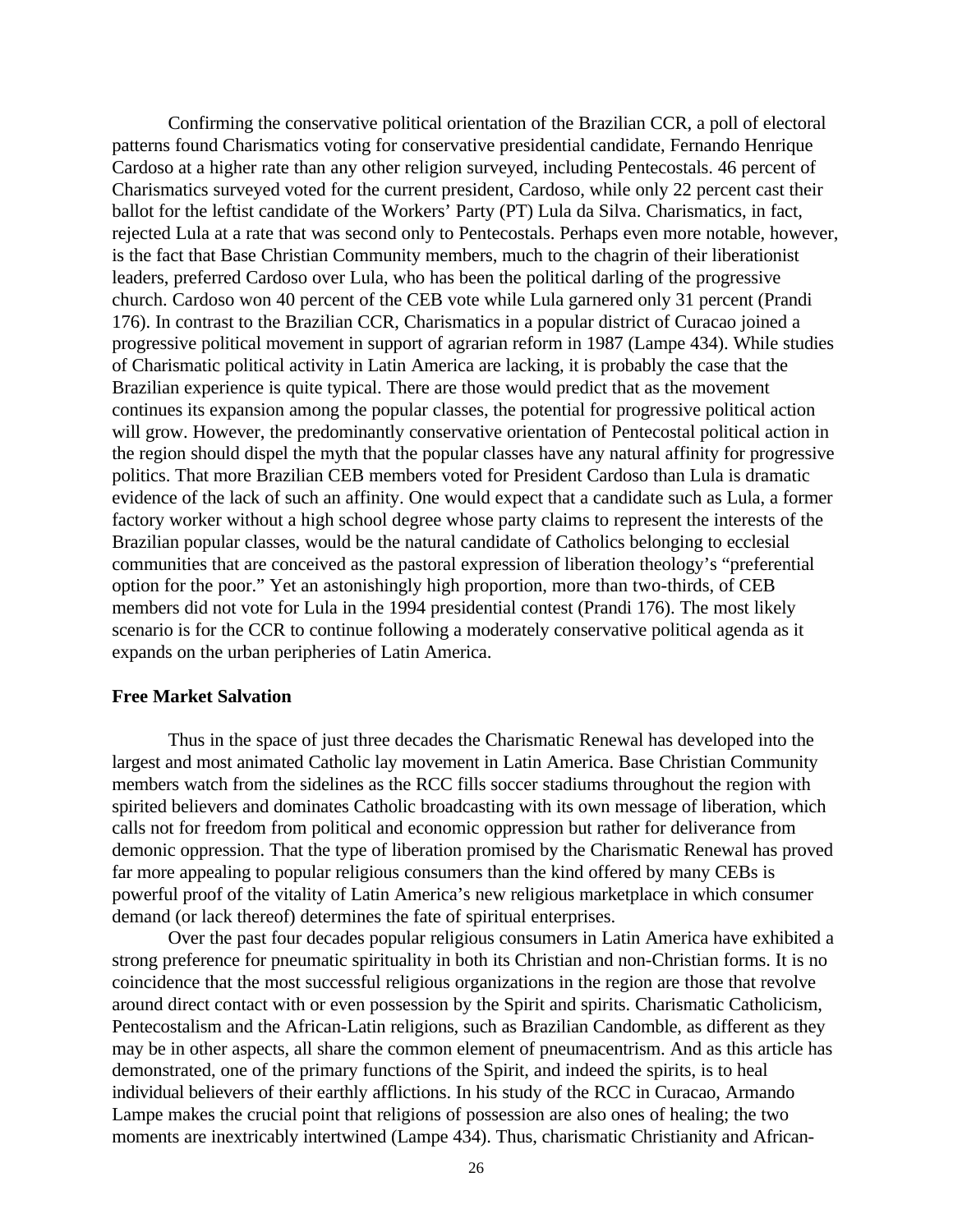Latin groups have prospered in the unregulated market of faith because their religious specialists produce the standardized products, faith healing and pneumatic spirituality, that popular consumers demand. In contrast, organizations, such as the CEBs, which offer neither supernatural healing nor direct contact with the Holy Spirit or spirits, have failed to thrive in the popular religious marketplace.

If the dynamics of Latin America's new religious economy have facilitated the RCC's success in recruiting millions of Catholics to the movement, it is also the free market which has impelled the bishops to endorse the Charismatic product. Strong consumer preference for pneumatic spirituality has meant that in the context of an unregulated religious market if the bishops did not offer a product that facilitated direct contact with the Holy Spirit their church would continue to lose members to the denominations that focus on the Third Person of the Trinity. Though many bishops themselves have no taste for charismatic Christianity, and some actually perceive it as threatening and/or heretical, the meteoric rise of the Pentecostal competition has impelled them to accept, if not promote, a Catholic brand of Pentecostalism. In the face of surging Pentecostalism, which recruits primarily in the vast field of nominal Catholics, episcopacies, regardless of their own spiritual preferences, in the interest of their own ecclesiastical institution have had to offer a religious product that can effectively compete with their Evangelical rivals. An episcopal red light given to the RCC in all likelihood would have resulted in even greater Catholic attrition, as those seeking ecstatic spirituality continued to flock to the Assembly of God and Church of the Word, among others.

Thus facing up to the stark reality of the logic of a free-market religious economy, the bishops not only incorporated the Charismatic product into their eccesial firm but also intelligently insisted on differentiating it from that of their main competitors. To avoid confusion with the standardized pneumatic product of the Pentecostal competition, the chief Catholic producers have developed a Virgophilic brand of charismatic Christianity. This most potent of all symbols of Latin American Catholic identity joins the Holy Spirit in making the RCC the church's most appealing product in the new religious marketplace. Ironically, it is the competition of the free-market religious economy, which the church so steadfastly resisted until recently, that has led to the current Catholic renewal in Latin America.

\*References available upon request

 $\overline{a}$ i Pagode is an infectiously saccharine variant of samba popular among the urban popular classes.

<sup>&</sup>lt;sup>ii</sup> When not derisively referring to them as "sects," Latin American bishops also employ the term "separated brethren" for Pentecostals and other Protestants.

iii The cursillo (little course) movement was founded in 1949 in Spain by Monseñor Juan Hervas. In Latin America it sought to organize and train middle class laity with the overarching goal of Catholicizing the workplace and society in general.

<sup>&</sup>lt;sup>iv</sup> Of course historic Protestant churches and fundamentalist faith missions had been operating in the region for over half a century, but as Virginia Garrard-Burnett demonstrates in her study of Protestantism in Guatemala they were never able to successfully adapt their religious product to Latin American tastes and preferences.

v Though not an uncommon sight, priests are not present at most prayer group meetings.

Despite frequent assertions to the contrary, numerous studies have proved that the great majority of Pentecostal converts are recruited from the Catholic population, especially those whose faith is nominal. The largest study of Latin American Protestantism of its kind, the 1996 analysis of Rio de Janeiro's Evangelical population, conducted by ISER (Institute of Religious Studies), found that 61 percent of Protestant converts were ex-Catholics. In contrast only 16 percent of converts described themselves as former practitioners of the African-Brazilian religions of Umbanda and Candomble (ISER 18).